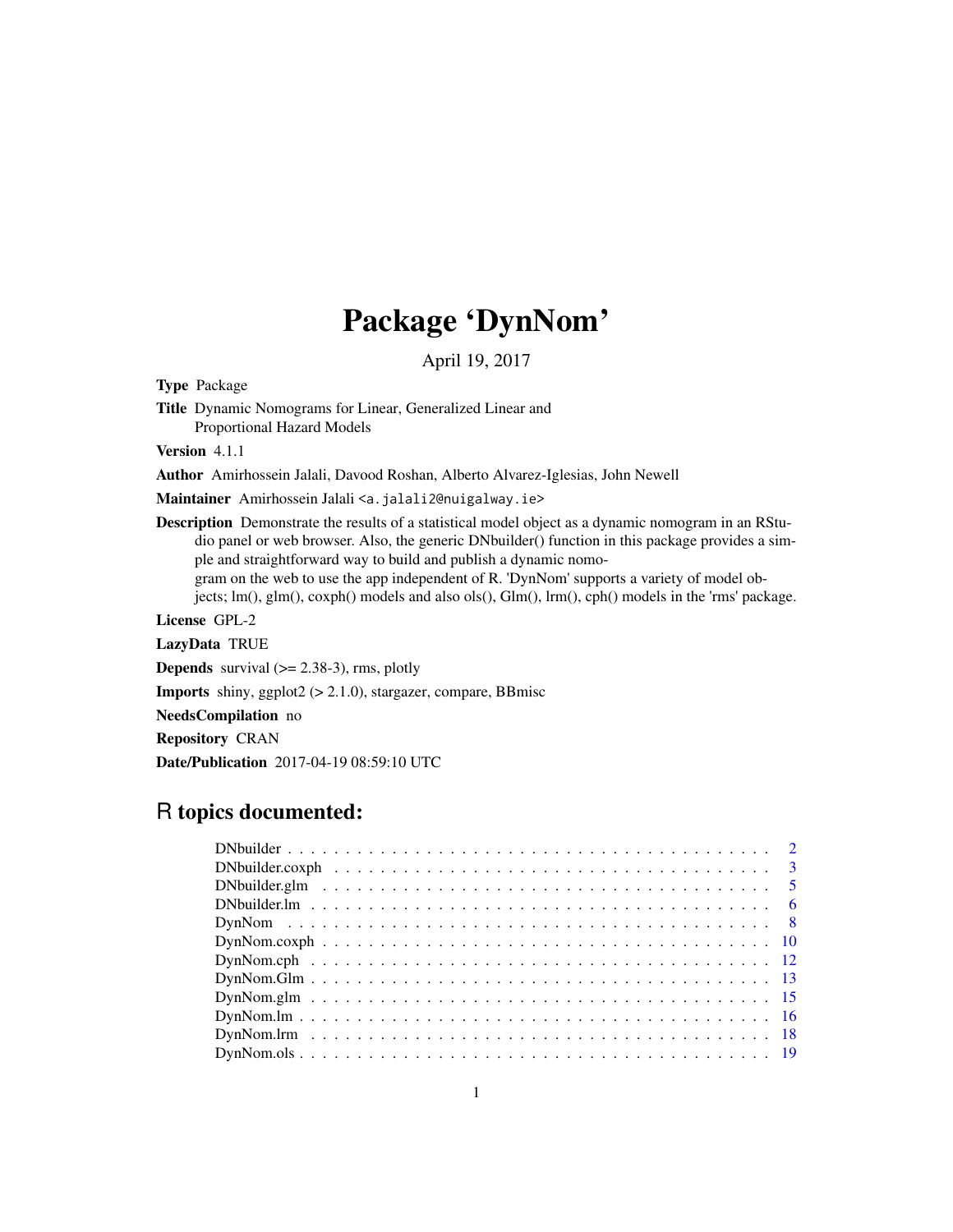#### <span id="page-1-0"></span>**Index** [22](#page-21-0)

# Description

DNbuilder is a generic function to build dynamic nomograms and provide the required scripts for deploying them on a server on the web such as the <http://shinyapps.io>. DNbuilder supports lm, glm, coxph model objects.

# Usage

```
DNbuilder(model, data, clevel = 0.95, m.summary = c("raw", "formatted"),
                  covariate = c("slider", "numeric"), ptype = c("st", "1-st"))
```
# Arguments

| model     | an 1m, g1m or coxph model object                                                                                                                                                                                                                                           |
|-----------|----------------------------------------------------------------------------------------------------------------------------------------------------------------------------------------------------------------------------------------------------------------------------|
| data      | dataframe containing the accompanying data                                                                                                                                                                                                                                 |
| clevel    | confidence level required                                                                                                                                                                                                                                                  |
| m.summary | The option to choose the format of the model output in the 'Summary Model'<br>tab. If "raw" (the default) is chosen the result of summary (model) will be display<br>while if "formatted" is chosen the model summary using the stargazer package<br>will be displayed.    |
| covariate | The option to choose the type of covariate(s) input control widget for numeric<br>values. If "slider" (the default) is chosen a shiny application with slider control<br>widgets are used while if "numeric" is chosen numeric values input controls will<br>be displayed. |
| ptype     | This plot type option relates to coxph objects only. If "st" (the default) is chosen,<br>a plot of the estimated survivor function, $S(t)$ , is displayed. If "1-st" is chosen a<br>plot of 1- $S(t)$ is displayed.                                                        |

# Value

A new folder in the current working directory called DynNomapp which contains all the required scripts to deploy this dynamic nomogram on a server on the web such as the [http://shinyapps.](http://shinyapps.io) [io](http://shinyapps.io). This folder includes ui.R, server.R and global.R script files needed to build the application and dataset.rds which is the accompanying dataset and a user guide text file called README.txt which explains how to deploy the app using all these objects.

# Author(s)

Amirhossein Jalali, Alberto Alvarez-Iglesias, John Newell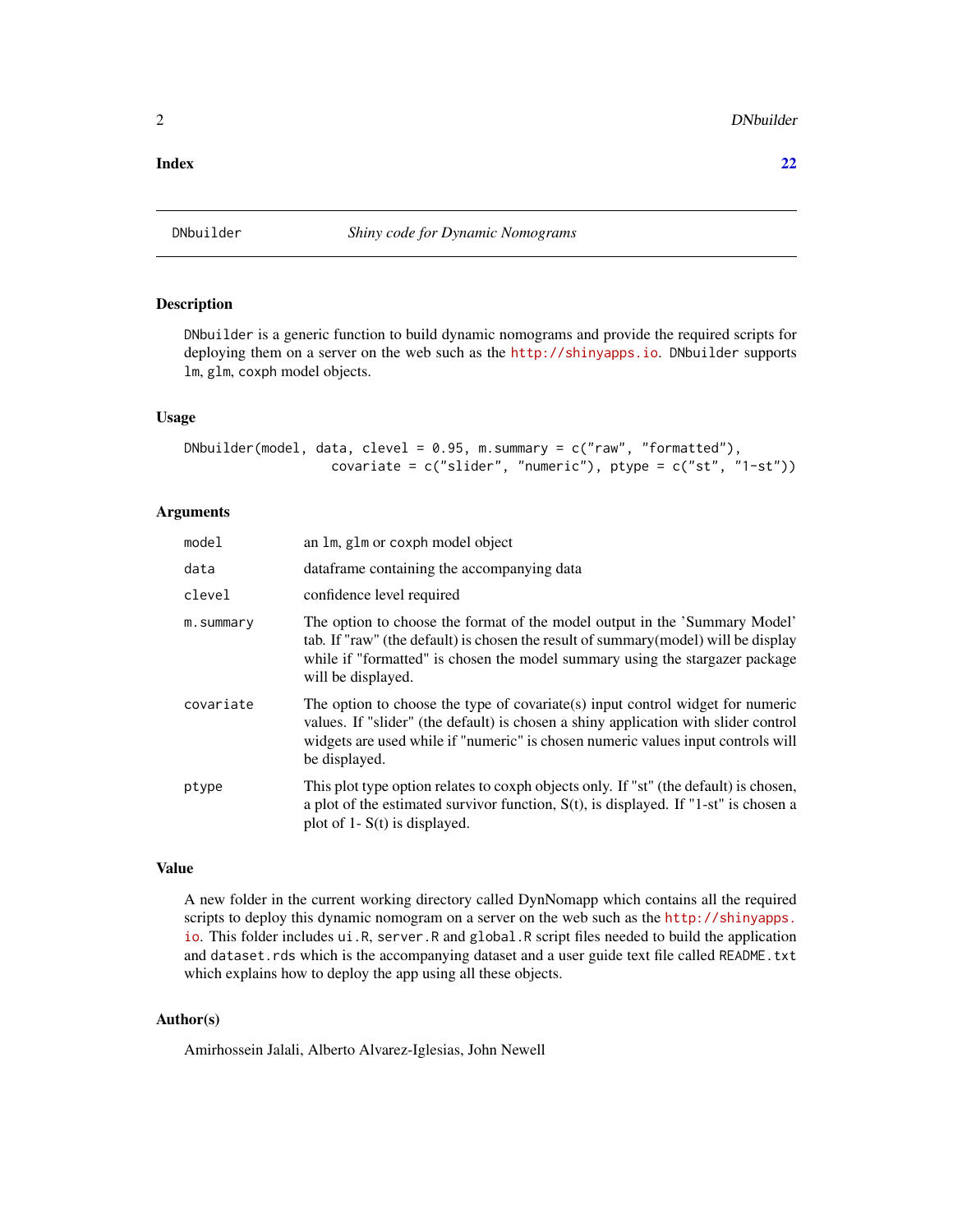# <span id="page-2-0"></span>DNbuilder.coxph 3

#### References

Banks, J. 2006. Nomograms. Encyclopedia of Statistical Sciences. 8. Easy web applications in R. <http://shiny.rstudio.com>

#### See Also

[lm,](#page-0-0) [glm,](#page-0-0) [coxph,](#page-0-0) [DynNom,](#page-7-1) [DynNom.lm,](#page-15-1) [DynNom.glm,](#page-14-1) [DynNom.coxph](#page-9-1)

# Examples

```
## Not run:
# simple linear regression models
model1 <- lm(uptake \sim Plant + conc + Plant * conc, data = CO2)
DNbuilder(model1, CO2)
# Generalized regression models
data1 =as.data.frame(Titanic)
model2 <- glm(Survived ~ Age ~ Llass ~ Sex, data = data1, weights = Freq,family = binomial("probit"))
DNbuilder(model2, data1, clevel = 0.9)
# a proportional hazard model
data.kidney <- kidney
# always make sure that the categorical variables are in a factor class
data.kidney$sex <- as.factor(data.kidney$sex)
levels(data.kidney$sex) <- c("male", "female")
model3 <- coxph(Surv(time, status) \sim age + sex + disease, data.kidney)
DNbuilder(model3, data.kidney)
DNbuilder(model3, data.kidney, ptype = "1-st")
## End(Not run)
if (interactive()) {
# a poisson regression model
model4 <- glm(event ~ mag + station + dist + accel, data = attenu, family = poisson)
DynNom(model4, attenu, covariate = "numeric")
}
```
DNbuilder.coxph *Shiny code for Dynamic Nomograms*

### Description

DNbuilder.coxph provides required scripts to deploy an lm model object as a dynamic nomogram on a server on the web such as the <http://shinyapps.io>.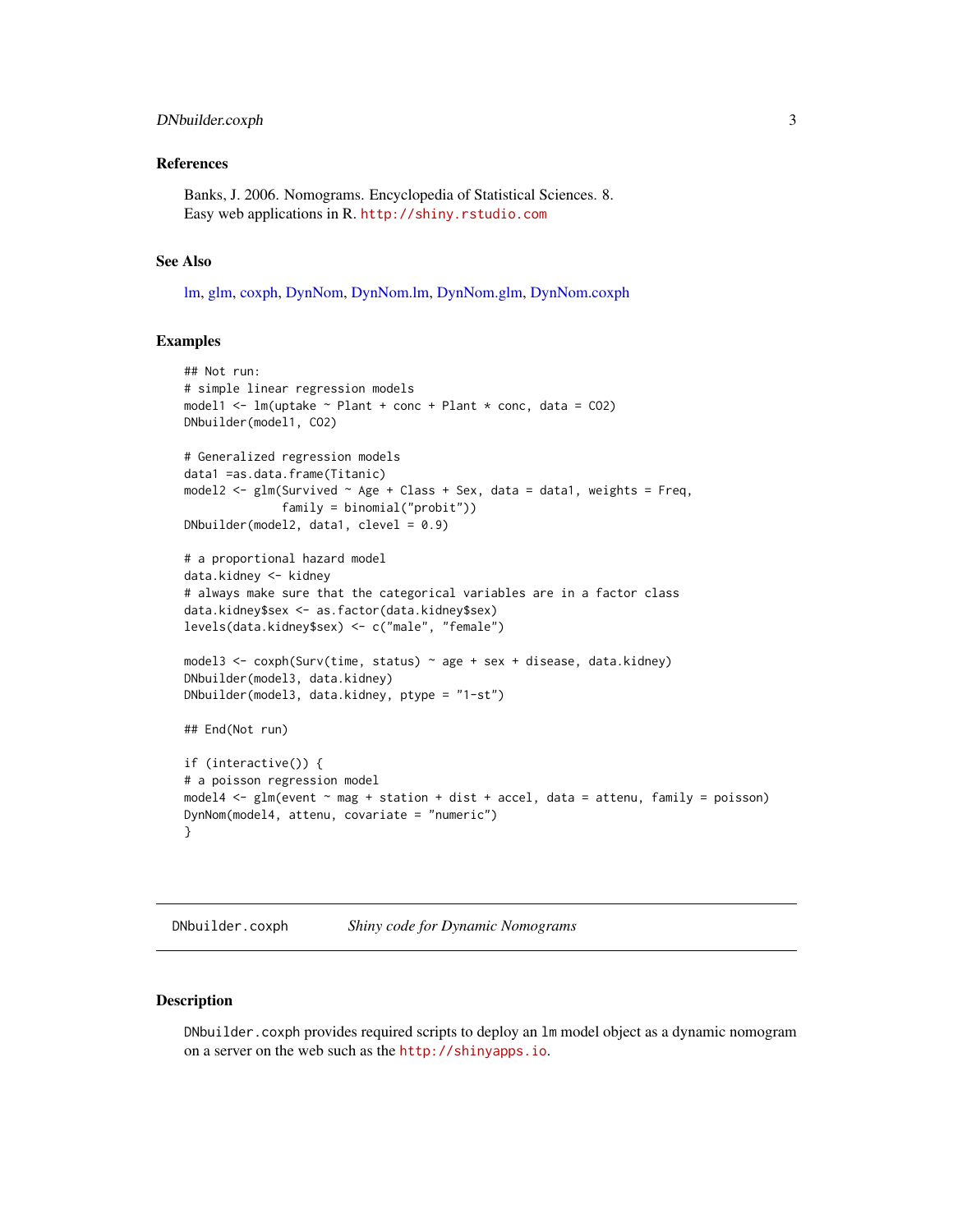#### <span id="page-3-0"></span>Usage

```
DNbuilder.coxph(model, data, clevel = 0.95, m.summary = c("raw", "formatted"),
                   covariate = c("slider", "numeric"), ptype = c("st", "1-st"))
```
#### Arguments

| model     | a coxph model object                                                                                                                                                                                                                                                       |
|-----------|----------------------------------------------------------------------------------------------------------------------------------------------------------------------------------------------------------------------------------------------------------------------------|
| data      | data frame containing the accompanying data                                                                                                                                                                                                                                |
| clevel    | confidence level required                                                                                                                                                                                                                                                  |
| m.summary | The option to choose the format of the model output in the 'Summary Model'<br>tab. If "raw" (the default) is chosen the result of summary (model) will be display<br>while if "formatted" is chosen the model summary using the stargazer package<br>will be displayed.    |
| covariate | The option to choose the type of covariate(s) input control widget for numeric<br>values. If "slider" (the default) is chosen a shiny application with slider control<br>widgets are used while if "numeric" is chosen numeric values input controls will<br>be displayed. |
| ptype     | If "st" (the default) is chosen, a plot of the estimated survivor function, $S(t)$ , is<br>displayed. If "1-st" is chosen a plot of $1 - S(t)$ is displayed.                                                                                                               |

#### Value

A new folder in the current working directory called DynNomapp which contains all the required scripts to deploy this dynamic nomogram on a server on the web such as the [http://shinyapps.](http://shinyapps.io) [io](http://shinyapps.io). This folder includes ui.R, server.R and global.R script files needed to build the application and dataset.rds which is the accompanying dataset and a user guide text file called README.txt which explains how to deploy the app using all these objects.

### Author(s)

Amirhossein Jalali, Alberto Alvarez-Iglesias, John Newell

#### See Also

[coxph,](#page-0-0) [DynNom,](#page-7-1) [DynNom.coxph](#page-9-1)

```
## Not run:
data.kidney <- kidney
# always make sure that the categorical variables are in a factor class
data.kidney$sex <- as.factor(data.kidney$sex)
levels(data.kidney$sex) <- c("male", "female")
model1 <- \text{cosh}(\text{Surv}(\text{time}, \text{status}) \sim \text{age} + \text{sex} + \text{disease}, \text{data.kidney})DNbuilder(model1, data.kidney)
DNbuilder(model1, data.kidney, ptype = "1-st")
```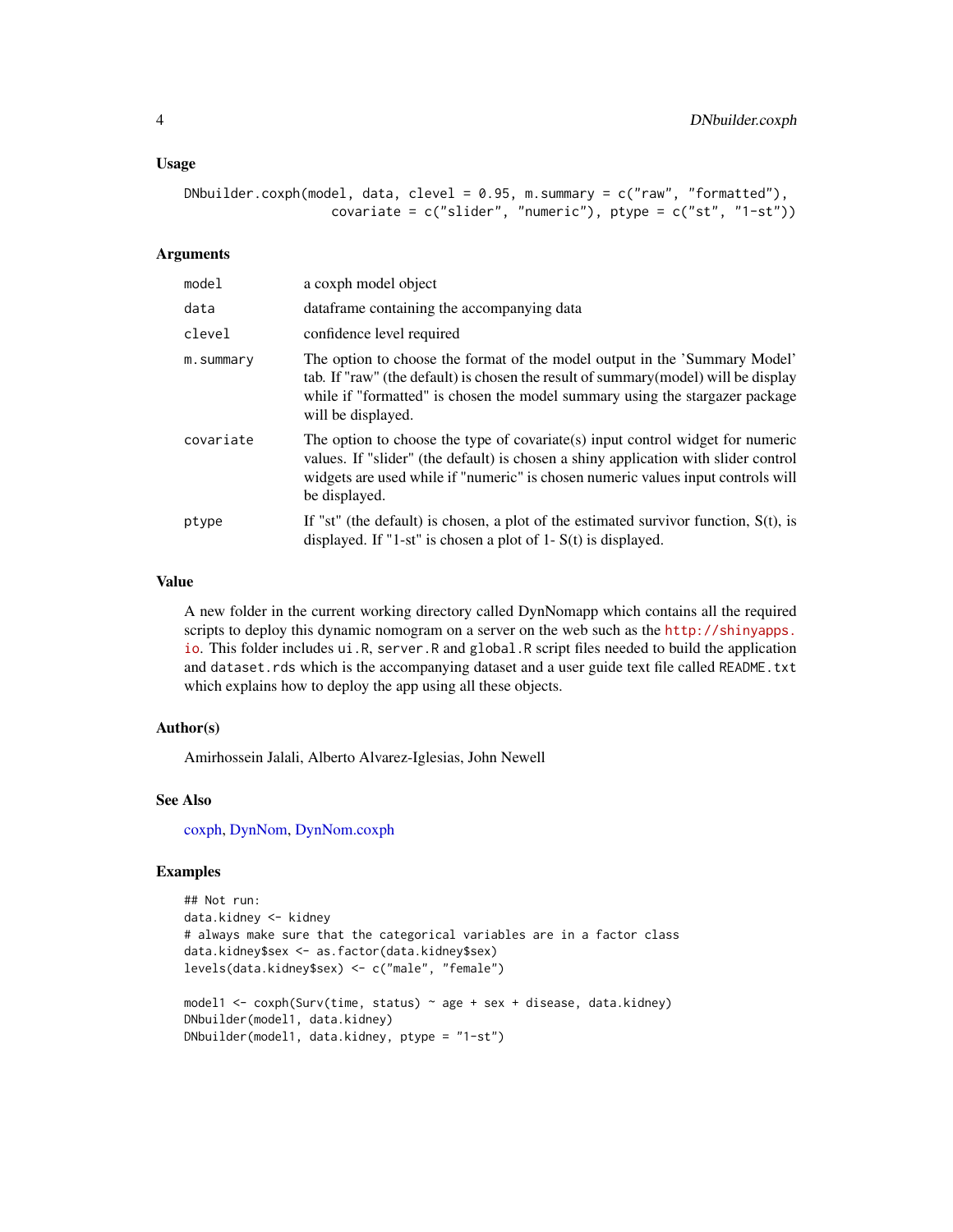```
# a cox model including a strata term
data(lung)
model2 <- coxph(Surv(time, status) ~ age + strata(sex) + ph.ecog , data = lung)
DNbuilder(model2, lung)
## End(Not run)
if (interactive()) {
data.ovary <- ovarian
data.ovary$resid.ds <- as.factor(data.ovary$resid.ds)
levels(data.ovary$resid.ds) <- c("no", "yes")
data.ovary$rx <- as.factor(data.ovary$rx)
data.ovary$ecog.ps <- as.factor(data.ovary$ecog.ps)
model3 <- coxph(Surv(futime, fustat) ~ age + resid.ds * rx + ecog.ps, data = data.ovary)
DNbuilder.coxph(model3, data.ovary)
}
```
DNbuilder.glm *Shiny code for Dynamic Nomograms*

#### Description

DNbuilder.glm provides required scripts to deploy an lm model object as a dynamic nomogram on a server on the web such as the <http://shinyapps.io>.

# Usage

```
DNbuilder.glm(model, data, clevel = 0.95, m.summary = c("raw", "formatted"),
                      covariate = c("slider", "numeric"))
```
# Arguments

| model     | a g1m model object                                                                                                                                                                                                                                                         |
|-----------|----------------------------------------------------------------------------------------------------------------------------------------------------------------------------------------------------------------------------------------------------------------------------|
| data      | data frame containing the accompanying data                                                                                                                                                                                                                                |
| clevel    | confidence level required                                                                                                                                                                                                                                                  |
| m.summary | The option to choose the format of the model output in the 'Summary Model'<br>tab. If "raw" (the default) is chosen the result of summary (model) will be display<br>while if "formatted" is chosen the model summary using the stargazer package<br>will be displayed.    |
| covariate | The option to choose the type of covariate(s) input control widget for numeric<br>values. If "slider" (the default) is chosen a shiny application with slider control<br>widgets are used while if "numeric" is chosen numeric values input controls will<br>be displayed. |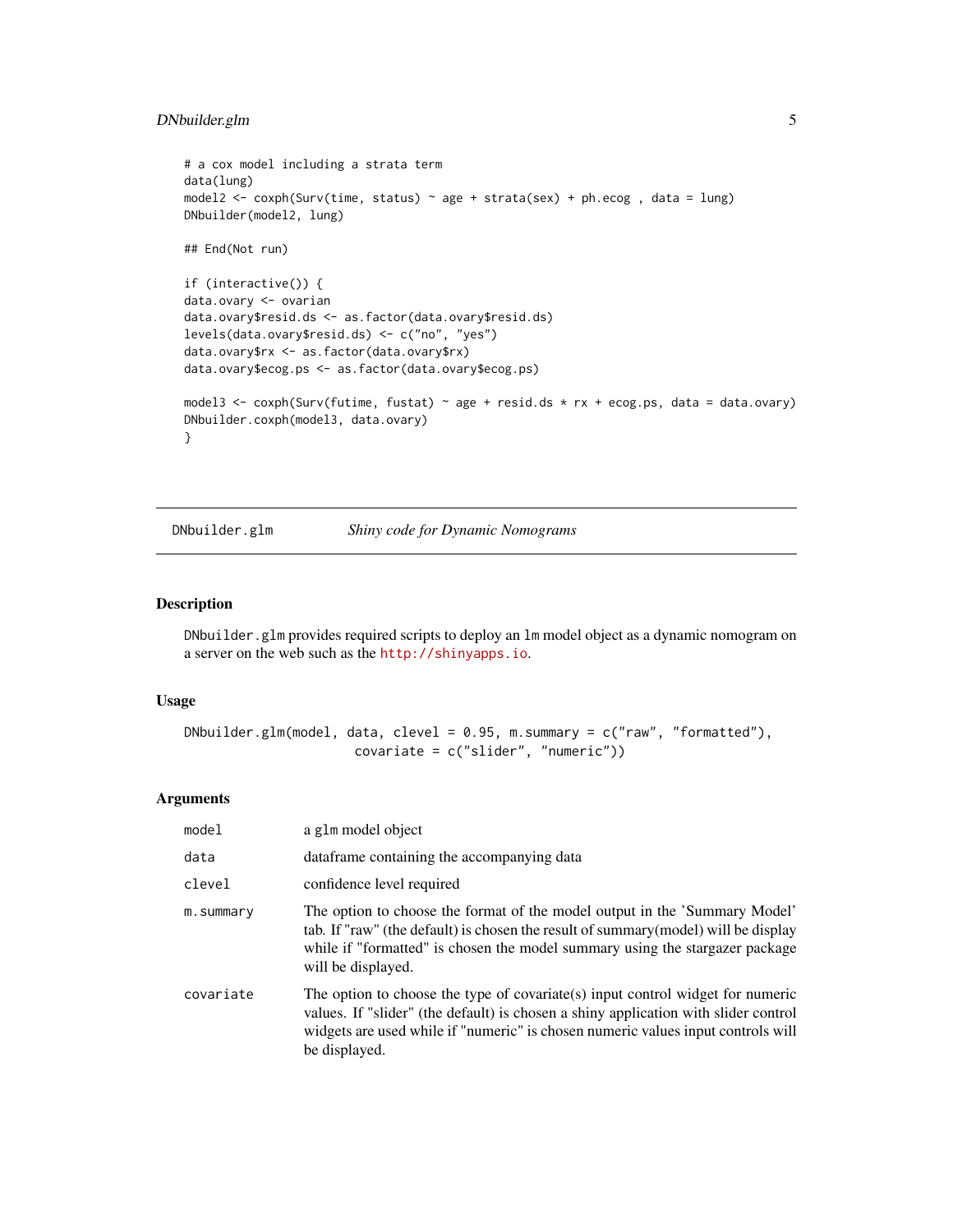<span id="page-5-0"></span>Value

A new folder in the current working directory called DynNomapp which contains all the required scripts to deploy this dynamic nomogram on a server on the web such as the [http://shinyapps.](http://shinyapps.io) [io](http://shinyapps.io). This folder includes ui.R, server.R and global.R script files needed to build the application and dataset.rds which is the accompanying dataset and a user guide text file called README.txt which explains how to deploy the app using all these objects.

#### Author(s)

Amirhossein Jalali, Alberto Alvarez-Iglesias, John Newell

#### See Also

[glm,](#page-0-0) [DynNom,](#page-7-1) [DynNom.glm](#page-14-1)

#### Examples

```
## Not run:
# a generilized linear model
model1 <- glm(Fertility ~ Agriculture + Education + Catholic, data = swiss)
DNbuilder.glm(model1, swiss, clevel = 0.9)
# a logistic regression model
data1 =as.data.frame(Titanic)
model2 <- glm(Survived ~ Age ~ Llass ~ Sex, data = data1, weights = Freq,family = binomial("probit"))
DNbuilder(model2, as.data.frame(Titanic), clevel = 0.9)
## End(Not run)
if (interactive()) {
# a poisson regression model
model3 <- glm(event ~ mag + dist + accel, data = attenu, family = poisson)
DNbuilder(model3, attenu, covariate = "numeric")
}
```
DNbuilder.lm *Shiny code for Dynamic Nomograms*

#### **Description**

DNbuilder.lm provides required scripts to deploy an lm model object as a dynamic nomogram on a server on the web such as the <http://shinyapps.io>.

#### Usage

```
DNbuilder.lm(model, data, clevel = 0.95, m.summary = c("raw", "formatted"),covariate = c("slider", "numeric"))
```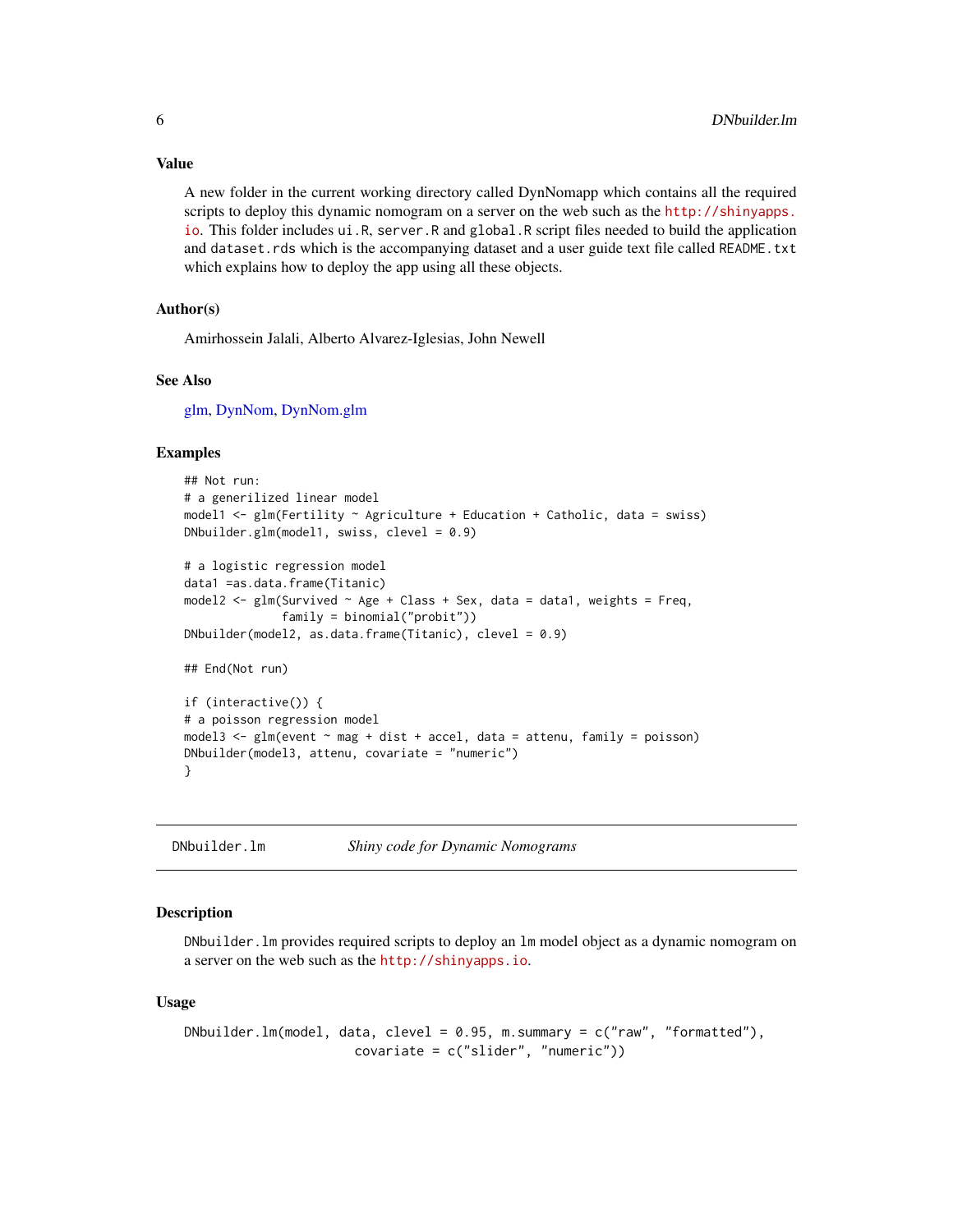# <span id="page-6-0"></span>DNbuilder.lm 7

#### **Arguments**

| model     | an 1m model object                                                                                                                                                                                                                                                         |
|-----------|----------------------------------------------------------------------------------------------------------------------------------------------------------------------------------------------------------------------------------------------------------------------------|
| data      | data frame containing the accompanying data                                                                                                                                                                                                                                |
| clevel    | confidence level required                                                                                                                                                                                                                                                  |
| m.summary | The option to choose the format of the model output in the 'Summary Model'<br>tab. If "raw" (the default) is chosen the result of summary (model) will be display<br>while if "formatted" is chosen the model summary using the stargazer package<br>will be displayed.    |
| covariate | The option to choose the type of covariate(s) input control widget for numeric<br>values. If "slider" (the default) is chosen a shiny application with slider control<br>widgets are used while if "numeric" is chosen numeric values input controls will<br>be displayed. |

# Value

A new folder in the current working directory called DynNomapp which contains all the required scripts to deploy this dynamic nomogram on a server on the web such as the [http://shinyapps.](http://shinyapps.io) [io](http://shinyapps.io). This folder includes ui.R, server.R and global.R script files needed to build the application and dataset.rds which is the accompanying dataset and a user guide text file called README.txt which explains how to deploy the app using all these objects.

#### Author(s)

Amirhossein Jalali, Alberto Alvarez-Iglesias, John Newell

# See Also

[lm,](#page-0-0) [DynNom,](#page-7-1) [DynNom.lm](#page-15-1)

```
## Not run:
# a linear regression model
model1 <- lm(Fertility ~ Agriculture + Education + Catholic , data = swiss)
DNbuilder.lm(model1, swiss)
model2 \leq lm(uptake \sim Plant + conc + Plant \star conc, data = CO2)
DNbuilder(model2, CO2)
## End(Not run)
if (interactive()) {
data1 <- data.frame(state.x77)
fit1 \leq lm(formula = Life.Exp \sim ., data = data1)
DNbuilder(fit1, data1)
}
```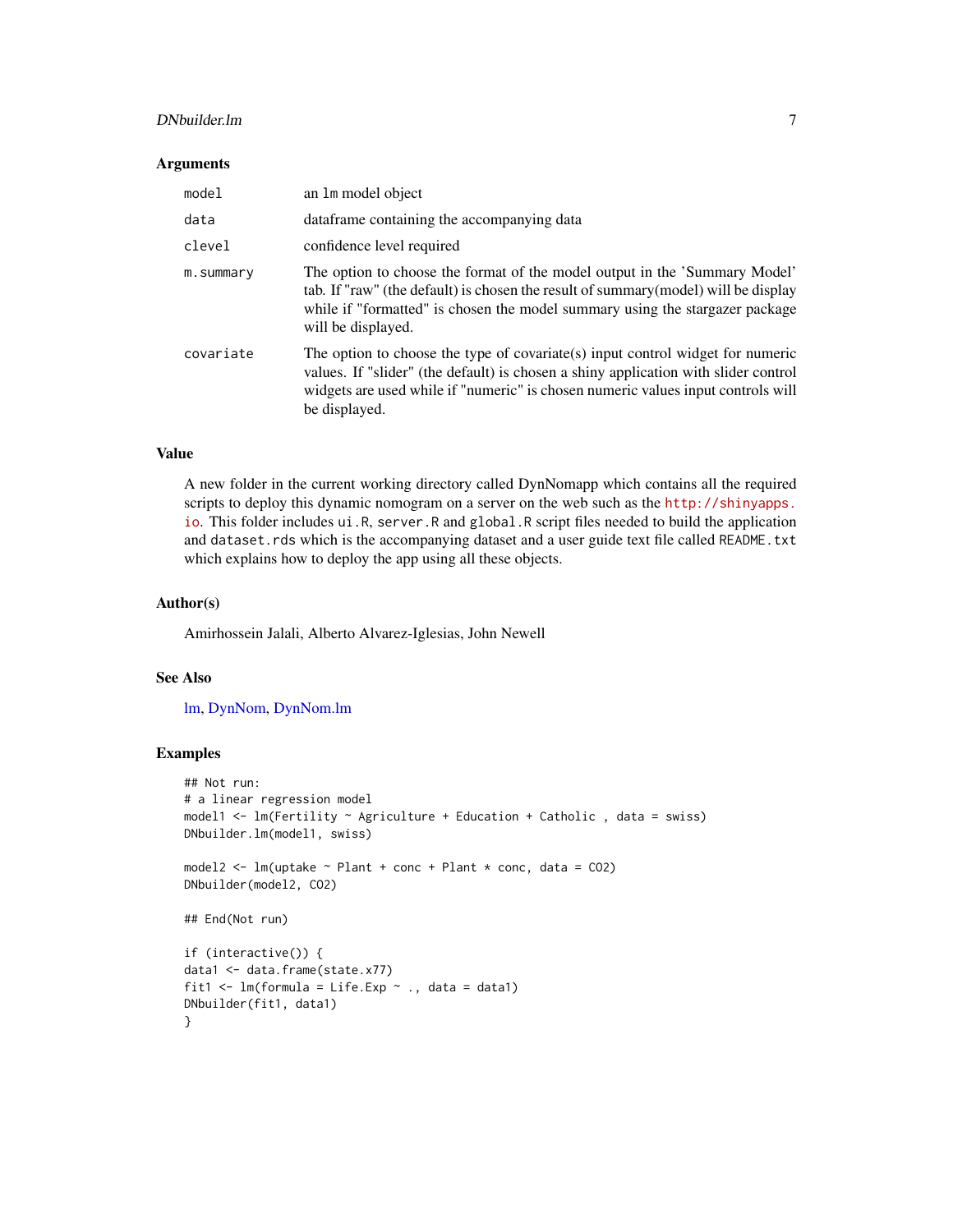<span id="page-7-1"></span><span id="page-7-0"></span>DynNom *Dynamic Nomograms for Linear, Generalized Linear and Proportional Hazards Models*

# Description

DynNom is a generic function for displaying the results of an statistical model object as a dynamic nomogram in an 'RStudio' panel or web browser. DynNom supports a variety of model objects; lm, glm, coxph and also ols, Glm, lrm, cph models in the rms package. It is a translational tool aiming to provide easy, informative individual predictions.

#### Usage

DynNom(model, data, clevel =  $0.95$ , m.summary =  $c("raw", "formatted"),$ covariate =  $c("slider", "numeric"), ptype =  $c("st", "1-st"))$$ 

# Arguments

| model     | an 1m, g1m, coxph, o1s, G1m, 1rm or cph model object                                                                                                                                                                                                                       |
|-----------|----------------------------------------------------------------------------------------------------------------------------------------------------------------------------------------------------------------------------------------------------------------------------|
| data      | data frame containing the accompanying data                                                                                                                                                                                                                                |
| clevel    | confidence level required                                                                                                                                                                                                                                                  |
| m.summary | The option to choose the format of the model output in the 'Summary Model'<br>tab. If "raw" (the default) is chosen the result of summary (model) will be display<br>while if "formatted" is chosen the model summary using the stargazer package<br>will be displayed.    |
| covariate | The option to choose the type of covariate(s) input control widget for numeric<br>values. If "slider" (the default) is chosen a shiny application with slider control<br>widgets are used while if "numeric" is chosen numeric values input controls will<br>be displayed. |
| ptype     | This plot type option relates to coxph objects only. If "st" (the default) is chosen,<br>a plot of the estimated survivor function, $S(t)$ , is displayed. If "1-st" is chosen a<br>plot of 1- $S(t)$ is displayed.                                                        |

# Value

A dynamic nomogram in a shiny application which recognises all the predictors in the model and uses them to build a sidebar panel. It sets up drop down menus for factors and sliders set at the mean and bounded by the range for covariates.

The individual predictions with a relative confidence interval are calculated using the predict function, displaying either graphically as an interactive plot in the Graphical Summary tab or a table in the Numerical Summary tab. A table of model output is also available in the Model Summary tab. In the case of the Cox proportional hazards model, estimated survivor/death function will be additionally plotted in an extra tab.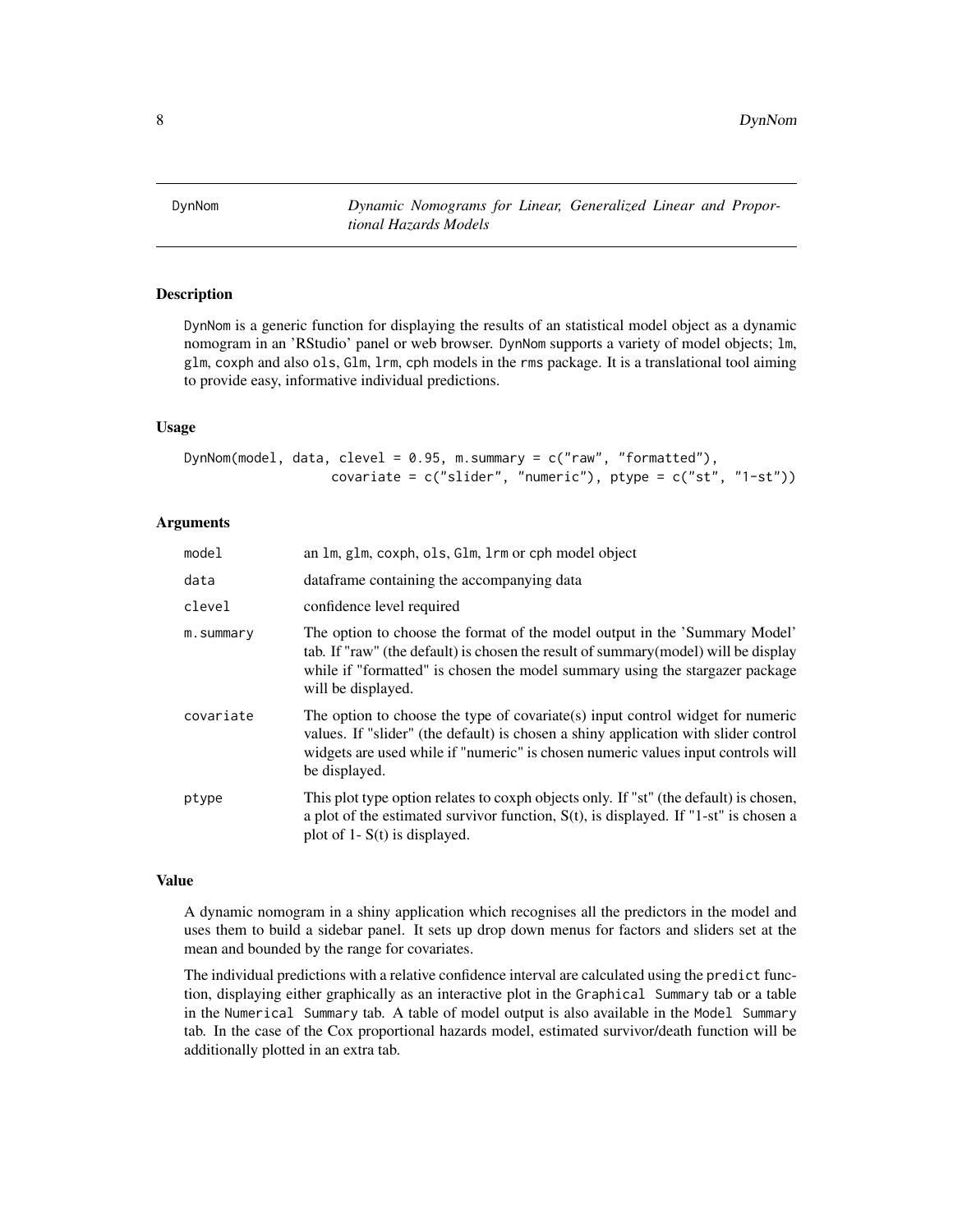#### <span id="page-8-0"></span>DynNom 9

#### Please cite as:

Jalali, A., Roshan, D., Alvarez-Iglesias, A., Newell, J. (2017). Dynamic Nomograms for Linear, Generalized Linear and Proportional Hazard Models. R package version 4.1.

#### Author(s)

Amirhossein Jalali, Davood Roshan, Alberto Alvarez-Iglesias, John Newell

Maintainer: Amirhossein Jalali <a.jalali2@nuigalway.ie>

#### References

Banks, J. 2006. Nomograms. Encyclopedia of Statistical Sciences. 8. Easy web applications in R. <http://shiny.rstudio.com> Frank E Harrell Jr (2017). rms: Regression Modeling Strategies. R package version 4.5-0. [https:](https://CRAN.R-project.org/package=rms) [//CRAN.R-project.org/package=rms](https://CRAN.R-project.org/package=rms)

#### See Also

[DynNom.lm](#page-15-1), [DynNom.glm](#page-14-1), [DynNom.coxph](#page-9-1), [DynNom.ols](#page-18-1), [DynNom.lrm](#page-17-1), [DynNom.Glm](#page-12-1), [DynNom.cph](#page-11-1)

```
## Not run:
# simple linear regression models
model1 <- lm(uptake \sim Plant + conc + Plant * conc, data = CO2)DynNom(model1, CO2)
data1 <- data.frame(state.x77)
model2 <- ols(Life.Exp ~ Population + Income + Illiteracy + Murder + HS.Grad +
Frost + Area,data=data1)
DynNom(model2, data1)
# Generalized regression models
data2 =as.data.frame(Titanic)
model3 <- glm(Survived \sim Age + Class + Sex, data = data2, weights = Freq,
              family = binomial("probit"))
DynNom(model3, data2, clevel = 0.9)
model4 \leq 1rm(formula= vs \sim wt + disp, data = mtcars)
DynNom(model4, mtcars, clevel = 0.9, m.summary = "formatted")
counts <- c(18, 17, 15, 20, 10, 20, 25, 13, 12)
outcome \leq gl(3, 1, 9)
treatment \leq gl(3, 3)
data2 = data.frame(counts, outcome, treatment)
model5 <- Glm((2 * counts) ~ ~ ~ outcome + treatment, family = poisson(), data = data2)DynNom.Glm(model5, data2)
# a proportional hazard model
data.kidney <- kidney
# always make sure that the categorical variables are in a factor class
```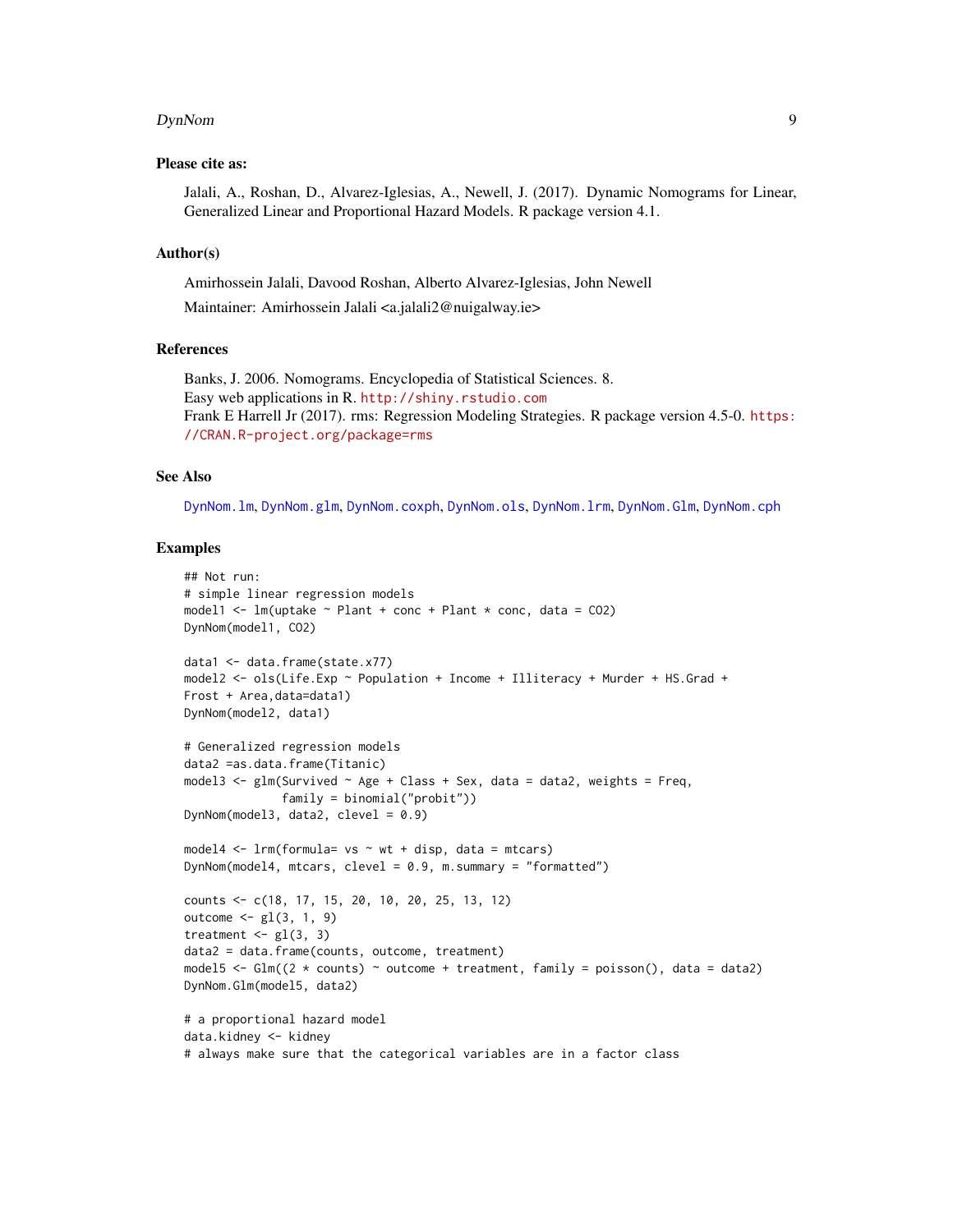```
data.kidney$sex <- as.factor(data.kidney$sex)
levels(data.kidney$sex) <- c("male", "female")
model6 <- coxph(Surv(time, status) \sim age + sex + disease, data.kidney)
DynNom(model6, data.kidney)
DynNom(model6, data.kidney, ptype = "1-st")
model7 <-cph((Surv(log(time), status)) ~ rcs(age, 4) * strat(trt) +diagtime * strat(prior) + lsp(karno, 60), data = veteran)
DynNom(model7, veteran)
## End(Not run)
if (interactive()) {
# a poisson regression model
model8 <- glm(event ~ mag + station + dist + accel, data = attenu, family = poisson)
DynNom(model8, attenu, covariate = "numeric")
}
```
DynNom.coxph *Dynamic Nomograms for Proportional Hazards Models*

#### Description

DynNom.coxph displays the results of a coxph model object as a dynamic nomogram in an 'RStudio' panel or web browser.

#### Usage

```
DynNom.coxph(model, data, clevel = 0.95, m.summary = c("raw", "formatted"),
                   covariate = c("slicher", "numeric"), ptype = <math>c("st", "1-st"))
```
#### Arguments

| model     | a coxph model object                                                                                                                                                                                                                                                       |
|-----------|----------------------------------------------------------------------------------------------------------------------------------------------------------------------------------------------------------------------------------------------------------------------------|
| data      | data frame containing the accompanying data                                                                                                                                                                                                                                |
| clevel    | confidence level required                                                                                                                                                                                                                                                  |
| m.summary | The option to choose the format of the model output in the 'Summary Model'<br>tab. If "raw" (the default) is chosen the result of summary (model) will be display<br>while if "formatted" is chosen the model summary using the stargazer package<br>will be displayed.    |
| covariate | The option to choose the type of covariate(s) input control widget for numeric<br>values. If "slider" (the default) is chosen a shiny application with slider control<br>widgets are used while if "numeric" is chosen numeric values input controls will<br>be displayed. |
| ptype     | If "st" (the default) is chosen, a plot of the estimated survivor function, $S(t)$ , is<br>displayed. If "1-st" is chosen a plot of $1 - S(t)$ is displayed.                                                                                                               |

<span id="page-9-0"></span>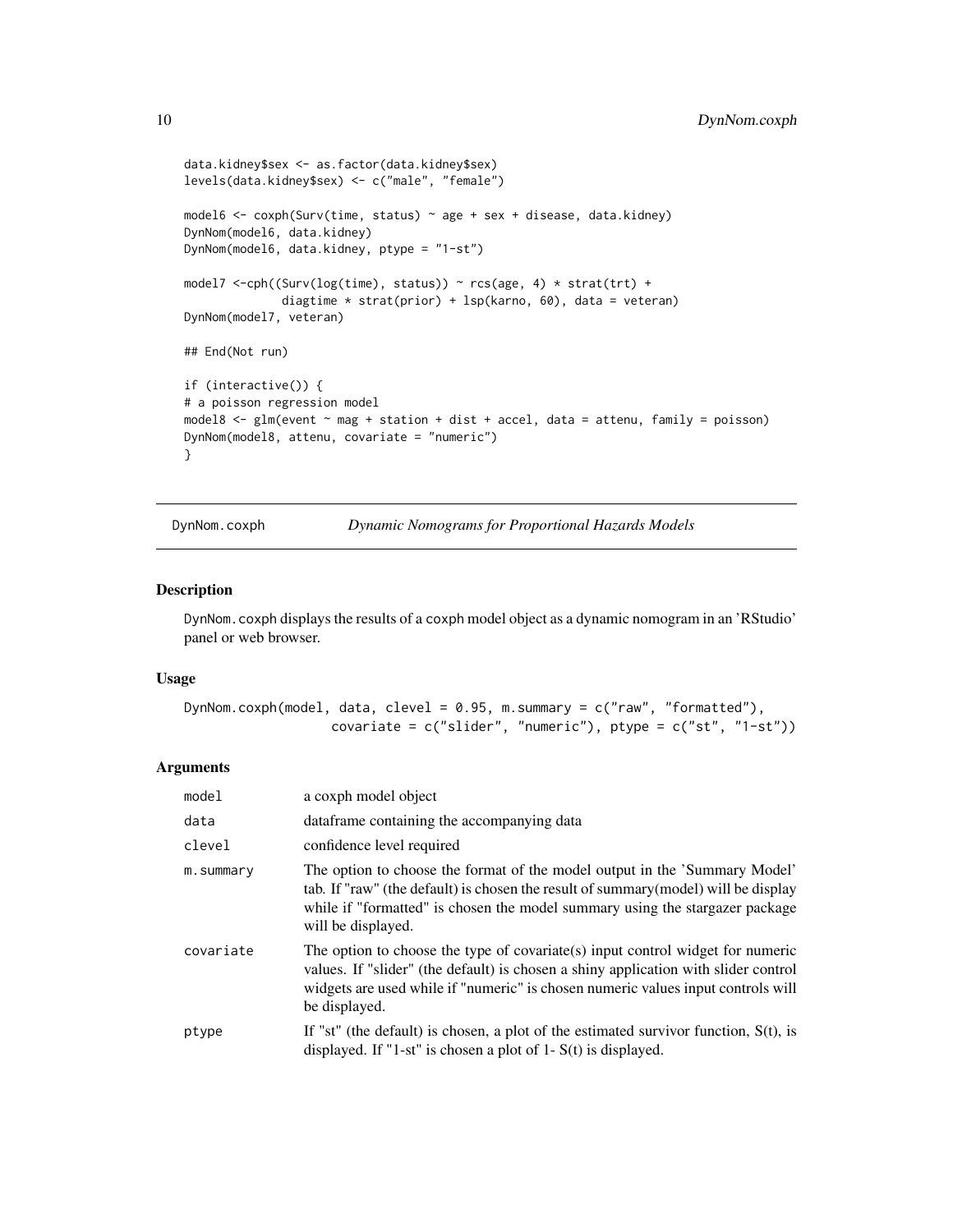#### <span id="page-10-0"></span>Value

A dynamic nomogram in a shiny application which recognises all the predictors in the model and uses them to build a sidebar panel. It sets up drop down menus for factors and sliders set at the mean and bounded by the range for covariates.

The individual predictions with a relative confidence interval are calculated using the predict function, displaying graphically as either the Kaplan-Meier in the Estimated S(t) tab or the Predicted Survival tab. Table of individual predictions and model output are available in the Numerical Summary and Model Summary tabs, respectively.

#### Author(s)

Amirhossein Jalali, Davood Roshan, Alberto Alvarez-Iglesias, John Newell

### See Also

[coxph](#page-0-0), [predict.coxph](#page-0-0)

```
## Not run:
data.kidney <- kidney
# always make sure that the categorical variables are in a factor class
data.kidney$sex <- as.factor(data.kidney$sex)
levels(data.kidney$sex) <- c("male", "female")
model1 <- coxph(Surv(time, status) ~ age + sex + disease, data.kidney)
DynNom(model1, data.kidney)
DynNom(model1, data.kidney, ptype = "1-st")
# a cox model including a strata term
data(lung)
model2 <- coxph(Surv(time, status) ~ age + strata(sex) + ph.ecog , data = lung)
DynNom(model2, lung)
## End(Not run)
if (interactive()) {
data.ovary <- ovarian
data.ovary$resid.ds <- as.factor(data.ovary$resid.ds)
levels(data.ovary$resid.ds) <- c("no", "yes")
data.ovary$rx <- as.factor(data.ovary$rx)
data.ovary$ecog.ps <- as.factor(data.ovary$ecog.ps)
model3 <- coxph(Surv(futime, fustat) ~ age + resid.ds * rx + ecog.ps, data = data.ovary)
DynNom(model3, data.ovary)
}
```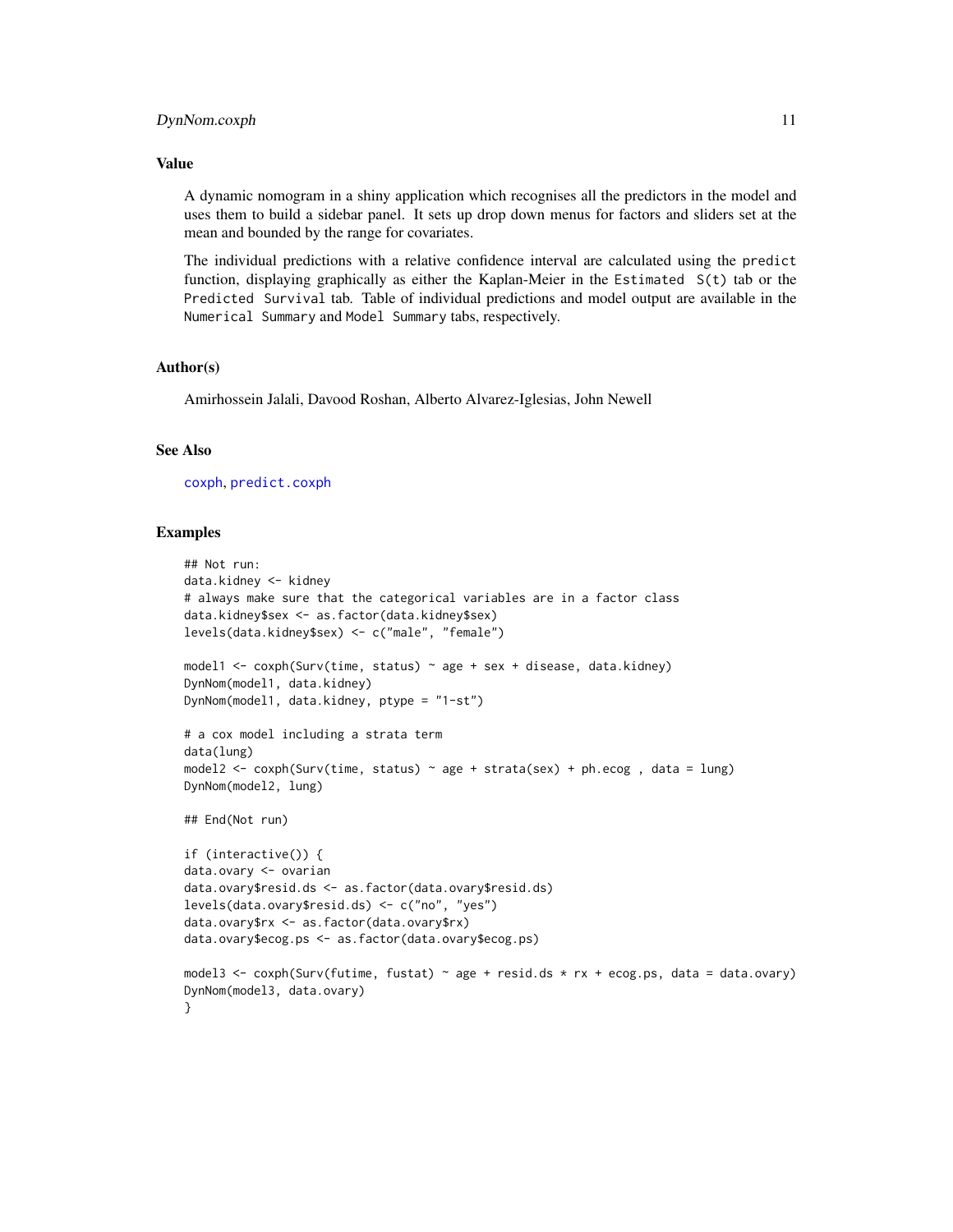<span id="page-11-1"></span><span id="page-11-0"></span>

#### Description

DynNom.cph displays the results of a cph model object from rms package as a dynamic nomogram in an 'RStudio' panel or web browser.

# Usage

```
DynNom.cph(model, data, clevel = 0.95, m.summary = c("raw", "formatted"),covariate = c("slicher", "numeric"), ptype = <math>c("st", "1-st"))
```
### Arguments

| model     | a cph model object which accepts a variety of transformation functions such<br>as asis, pol, lsp, rcs, catg, scored, strat and matrx as defined in the rms<br>package.                                                                                                     |
|-----------|----------------------------------------------------------------------------------------------------------------------------------------------------------------------------------------------------------------------------------------------------------------------------|
| data      | data frame containing the accompanying data                                                                                                                                                                                                                                |
| clevel    | confidence level required                                                                                                                                                                                                                                                  |
| m.summary | The option to choose the format of the model output in the 'Summary Model'<br>tab. If "raw" (the default) is chosen the result of summary (model) will be display<br>while if "formatted" is chosen the model summary using the stargazer package<br>will be displayed.    |
| covariate | The option to choose the type of covariate(s) input control widget for numeric<br>values. If "slider" (the default) is chosen a shiny application with slider control<br>widgets are used while if "numeric" is chosen numeric values input controls will<br>be displayed. |
| ptype     | If "st" (the default) is chosen, a plot of the estimated survivor function, $S(t)$ , is<br>displayed. If "1-st" is chosen a plot of $1 - S(t)$ is displayed.                                                                                                               |

# Value

A dynamic nomogram in a shiny application which recognises all the predictors in the model and uses them to build a sidebar panel. It sets up drop down menus for factors and sliders set at the mean and bounded by the range for covariates.

The individual predictions with a relative confidence interval are calculated using the predict function, displaying graphically as either the Kaplan-Meier in the Estimated S(t) tab or the Predicted Survival tab. Table of individual predictions and model output are available in the Numerical Summary and Model Summary tabs, respectively.

#### Author(s)

Davood Roshan, Amirhossein Jalali, Alberto Alvarez-Iglesias, John Newell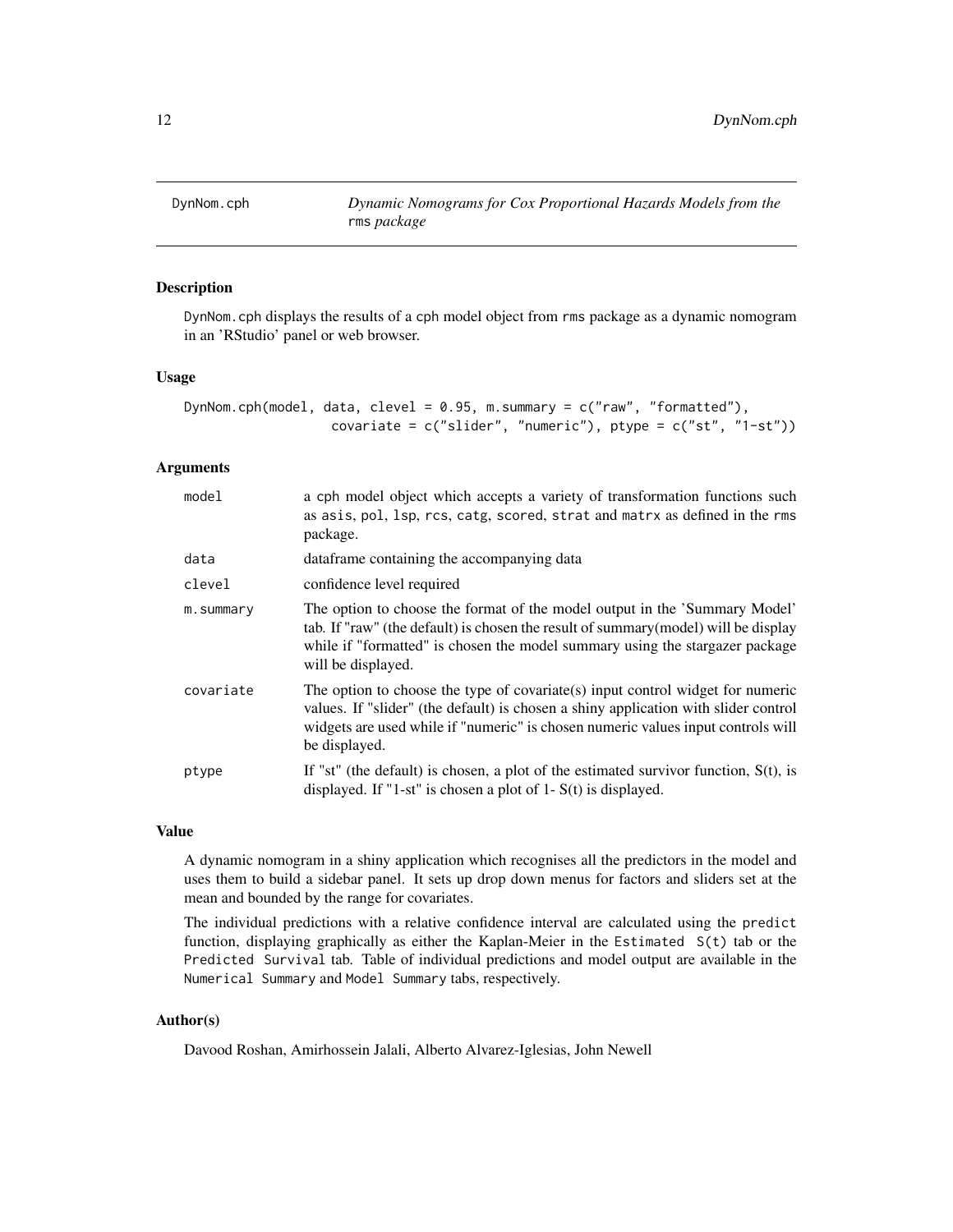# <span id="page-12-0"></span>DynNom.Glm 13

#### See Also

[cph](#page-0-0), [predict.cph](#page-0-0), [rms](#page-0-0)

#### Examples

```
## Not run:
# example 1
data = veteran
model1 <- cph((Surv(log(time), status)) ~ rcs(age, 4) * strat(trt) +diagtime * strat(prior) + lsp(karno, 60), data = veteran)
model1 <- update(model1, x = T, y = T, surv = T)
DynNom.cph(model1, data)
DynNom(model1, data, ptype = "1-st")
# example 2
data(lung)
sfit = Surv(lung$time, lung$status)
model2 <- cph(sfit \sim age + strat(sex) + ph.ecog, data = lung)
DynNom.cph(model2, lung)
## End(Not run)
if (interactive()) {
data.ovary <- ovarian
data.ovary$resid.ds <- as.factor(data.ovary$resid.ds)
levels(data.ovary$resid.ds) <- c("no", "yes")
data.ovary$rx <- as.factor(data.ovary$rx)
data.ovary$ecog.ps <- as.factor(data.ovary$ecog.ps)
model3 \le cph(Surv(futime, fustat) \sim age + resid.ds \star rx + ecog.ps, data = data.ovary)
DynNom(model3, data.ovary)
}
```
<span id="page-12-1"></span>

DynNom.Glm *Dynamic Nomograms for Generalized Linear Models from the* rms *package*

### **Description**

DynNom.Glm displays the results of a Glm model object from the rms package as a dynamic nomogram in an 'RStudio' panel or web browser.

#### Usage

```
DynNom.Glm(model, data, clevel = 0.95, m.summary = c("raw", "formatted"),covariate = c("slider", "numeric"))
```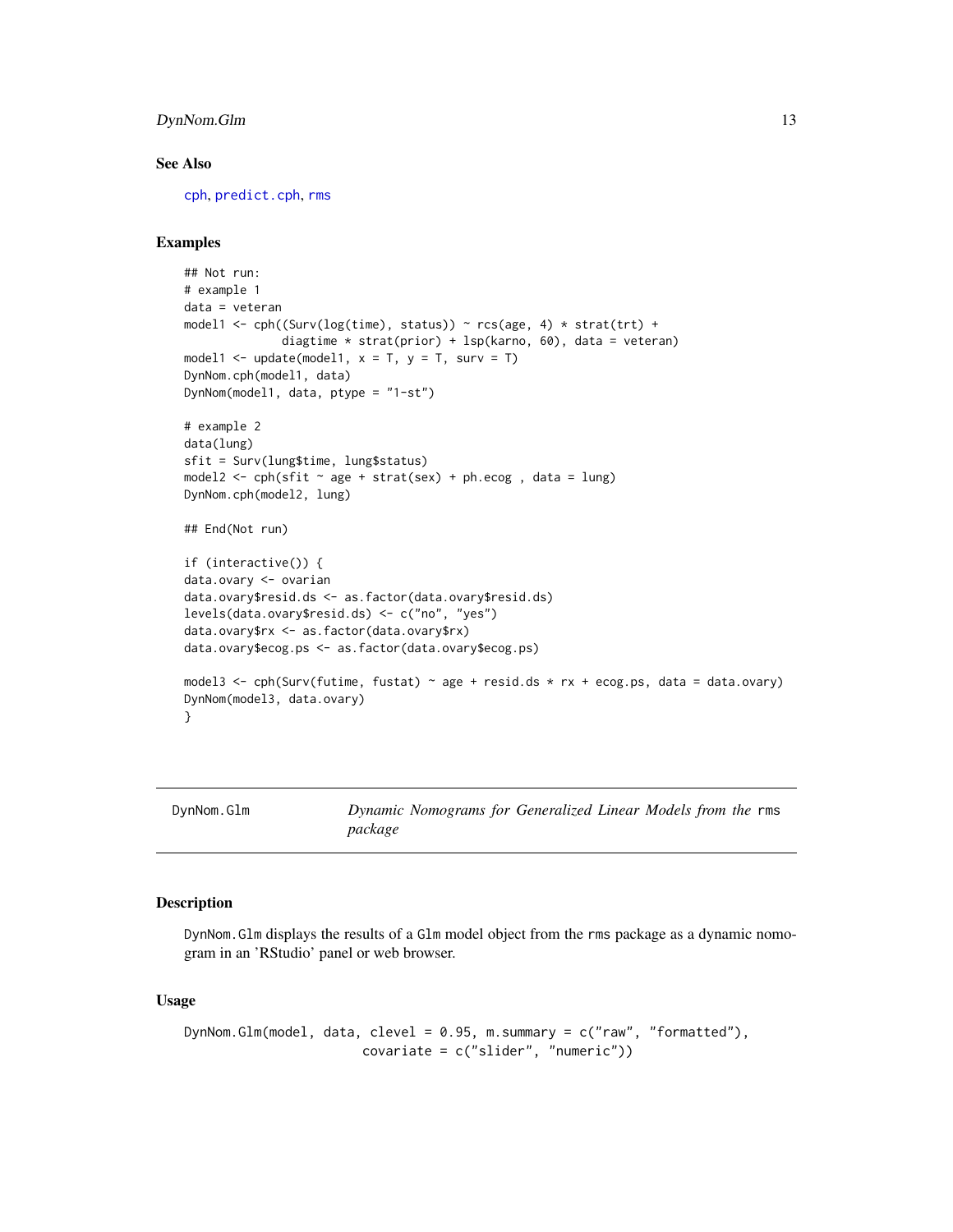#### <span id="page-13-0"></span>Arguments

| model     | a G1m model object which accepts a variety of transformation functions such as<br>asis, pol, lsp, rcs, catg, scored, strat and matrx defined in rms package.                                                                                                               |
|-----------|----------------------------------------------------------------------------------------------------------------------------------------------------------------------------------------------------------------------------------------------------------------------------|
| data      | dataframe containing the accompanying data                                                                                                                                                                                                                                 |
| clevel    | confidence level required                                                                                                                                                                                                                                                  |
| m.summary | The option to choose the format of the model output in the 'Summary Model'<br>tab. If "raw" (the default) is chosen the result of summary (model) will be display<br>while if "formatted" is chosen the model summary using the stargazer package<br>will be displayed.    |
| covariate | The option to choose the type of covariate(s) input control widget for numeric<br>values. If "slider" (the default) is chosen a shiny application with slider control<br>widgets are used while if "numeric" is chosen numeric values input controls will<br>be displayed. |

# Value

A dynamic nomogram in a shiny application which recognises all the predictors in the model and uses them to build a sidebar panel. It sets up drop down menus for factors and sliders set at the mean and bounded by the range for covariates.

The individual predictions with a relative confidence interval are calculated using the predict function, displaying either graphically as an interactive plot in the Graphical Summary tab or a table in the Numerical Summary tab. A table of model output is also available in the Model Summary tab.

#### Author(s)

Davood Roshan, Amirhossein Jalali, Alberto Alvarez-Iglesias, John Newell

# See Also

[Glm](#page-0-0), [predict.Glm](#page-0-0), [rms](#page-0-0)

```
## Not run:
# example 1 - a generalized linear model
set.seed(1)
x1 <- runif(200)
x2 \leq - sample(0:3, 200, TRUE)
x3 \leq - sample(0:2, 200, TRUE)
distance <- (x1 + x2 / 3 + rnorm(200)) ^ 2d \leftarrow datadist(x1, x2)options(datadist = "d")
data1 = data.frame(distance, x1, x2, x3)
model1 <- Glm(distance \sim x3 + rcs(x1, 4) * scored(x2), data = data1)DynNom.Glm(model1, data1)
# example 2 - a poisson regression model
counts <- c(18, 17, 15, 20, 10, 20, 25, 13, 12)
```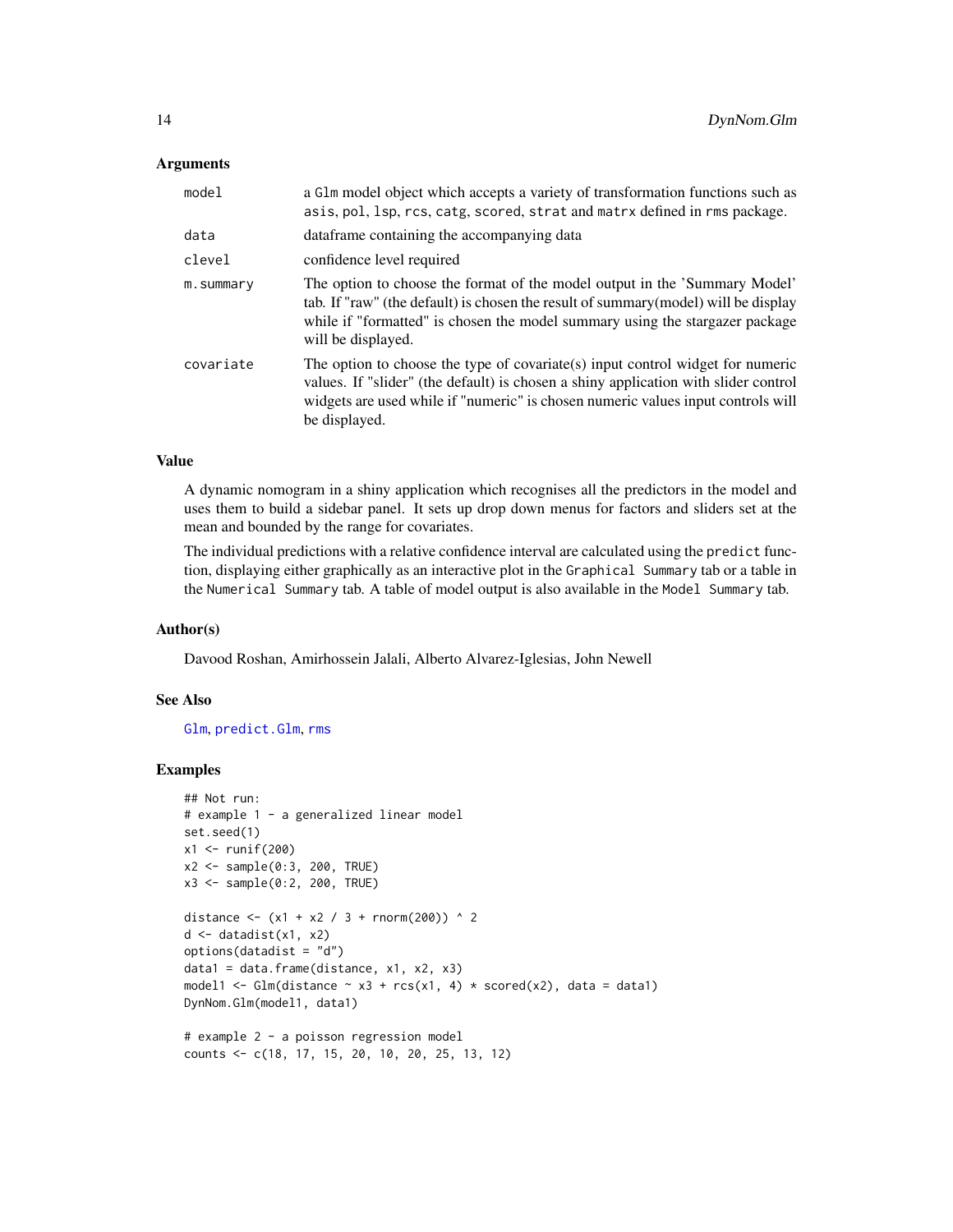# <span id="page-14-0"></span>DynNom.glm 15

```
outcome \leq gl(3, 1, 9)
treatment \leq gl(3, 3)
data2 = data.frame(counts, outcome, treatment)
model2 <- Glm((2 * counts) \sim outcome + treatment, family = poisson(), data = data2)
DynNom.Glm(model2, data2)
## End(Not run)
if (interactive()) {
# a Gamma regression model
clotting <- data.frame(
   u = c(5, 10, 15, 20, 30, 40, 60, 80, 100),
   lot1 = c(118, 58, 42, 35, 27, 25, 21, 19, 18),
   lot2 = c(69, 35, 26, 21, 18, 16, 13, 12, 12),
    cat = c(rep("A", 5), rep("B", 4)))model3 <- Glm(lot1 \sim log(u) + cat, data = clotting, family = Gamma)
DynNom.Glm(model3, clotting)
}
```
<span id="page-14-1"></span>DynNom.glm *Dynamic Nomograms for Generalized Linear Models*

#### Description

DynNom.glm displays the results of a glm model object as a dynamic nomogram in an 'RStudio' panel or web browser.

#### Usage

```
DynNom.glm(model, data, clevel = 0.95, m.summary = c("raw", "formatted"),
                      covariate = c("slider", "numeric"))
```
#### Arguments

| model     | a g1m model object                                                                                                                                                                                                                                                         |
|-----------|----------------------------------------------------------------------------------------------------------------------------------------------------------------------------------------------------------------------------------------------------------------------------|
| data      | dataframe containing the accompanying data                                                                                                                                                                                                                                 |
| clevel    | confidence level required                                                                                                                                                                                                                                                  |
| m.summary | The option to choose the format of the model output in the 'Summary Model'<br>tab. If "raw" (the default) is chosen the result of summary (model) will be display<br>while if "formatted" is chosen the model summary using the stargazer package<br>will be displayed.    |
| covariate | The option to choose the type of covariate(s) input control widget for numeric<br>values. If "slider" (the default) is chosen a shiny application with slider control<br>widgets are used while if "numeric" is chosen numeric values input controls will<br>be displayed. |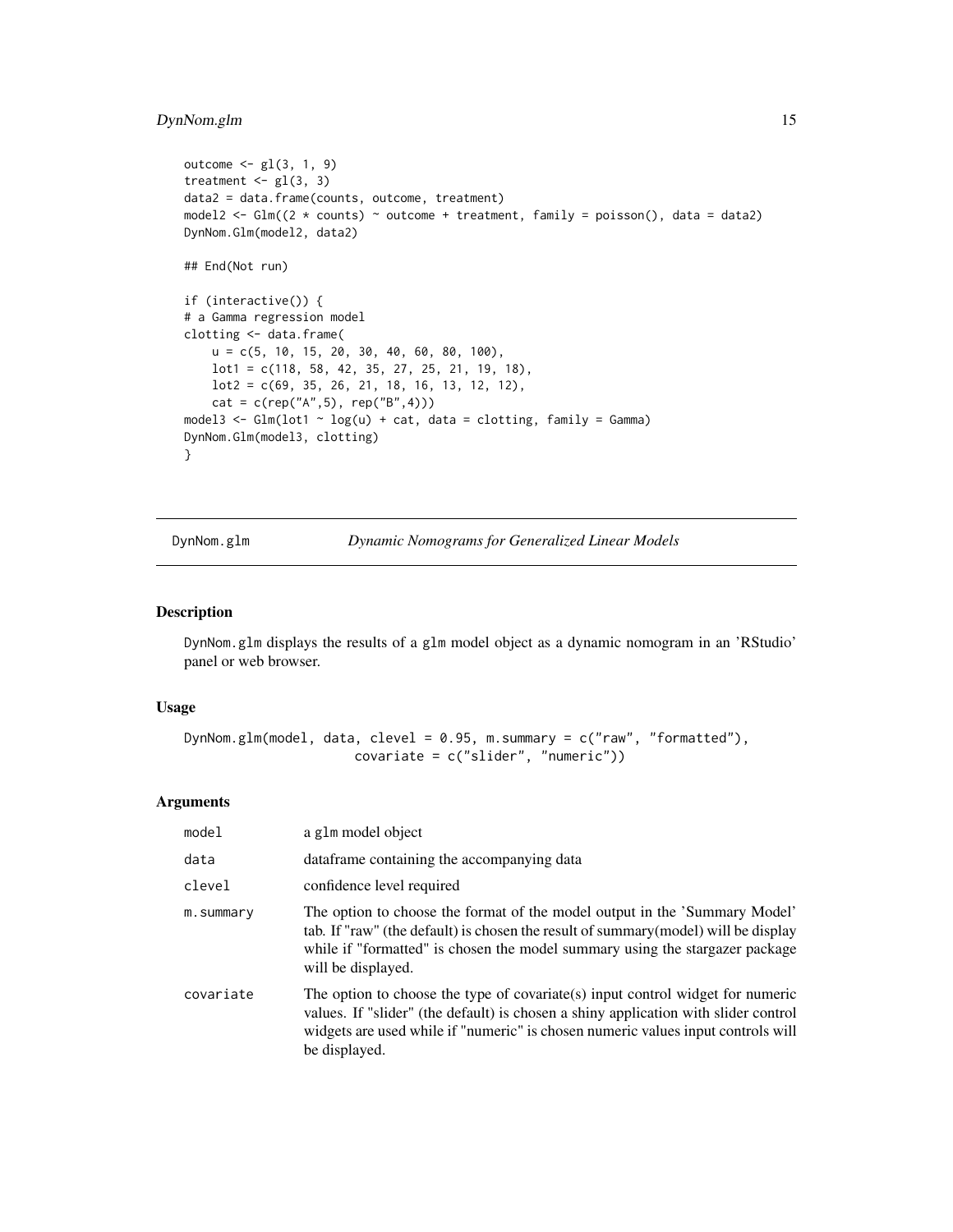A dynamic nomogram in a shiny application which recognises all the predictors in the model and uses them to build a sidebar panel. It sets up drop down menus for factors and sliders set at the mean and bounded by the range for covariates.

The individual predictions with a relative confidence interval are calculated using the predict function, displaying either graphically as an interactive plot in the Graphical Summary tab or a table in the Numerical Summary tab. A table of model output is also available in the Model Summary tab.

#### Author(s)

Amirhossein Jalali, Alberto Alvarez-Iglesias, John Newell

#### See Also

[glm](#page-0-0), [predict.glm](#page-0-0)

#### Examples

```
## Not run:
# a generilized linear model
model1 <- glm(Fertility ~ Agriculture ~t Education ~tCatholic, data = swiss)DynNom(model1, swiss, clevel = 0.9)
# a logistic regression model
data1 =as.data.frame(Titanic)
model2 <- glm(Survived ~ Age + Class + Sex, data = data1, weights = Freq,family = binomial("probit"))
DynNom(model2, as.data.frame(Titanic), clevel = 0.9, m.summary = "formatted")
## End(Not run)
if (interactive()) {
# a poisson regression model
model3 <- glm(event \sim mag + dist + accel, data = attempt, family = poisson)DynNom(model3, attenu, covariate = "numeric")
}
```
<span id="page-15-1"></span>DynNom.lm *Dynamic Nomograms for Linear Models*

#### Description

DynNom.lm displays the results of an lm model object as a dynamic nomogram in an 'RStudio' panel or web browser.

#### Usage

```
DynNom.lm(model, data, clevel = 0.95, m.summary = c("raw", "formatted"),
                     covariate = c("slider", "numeric"))
```
# <span id="page-15-0"></span>Value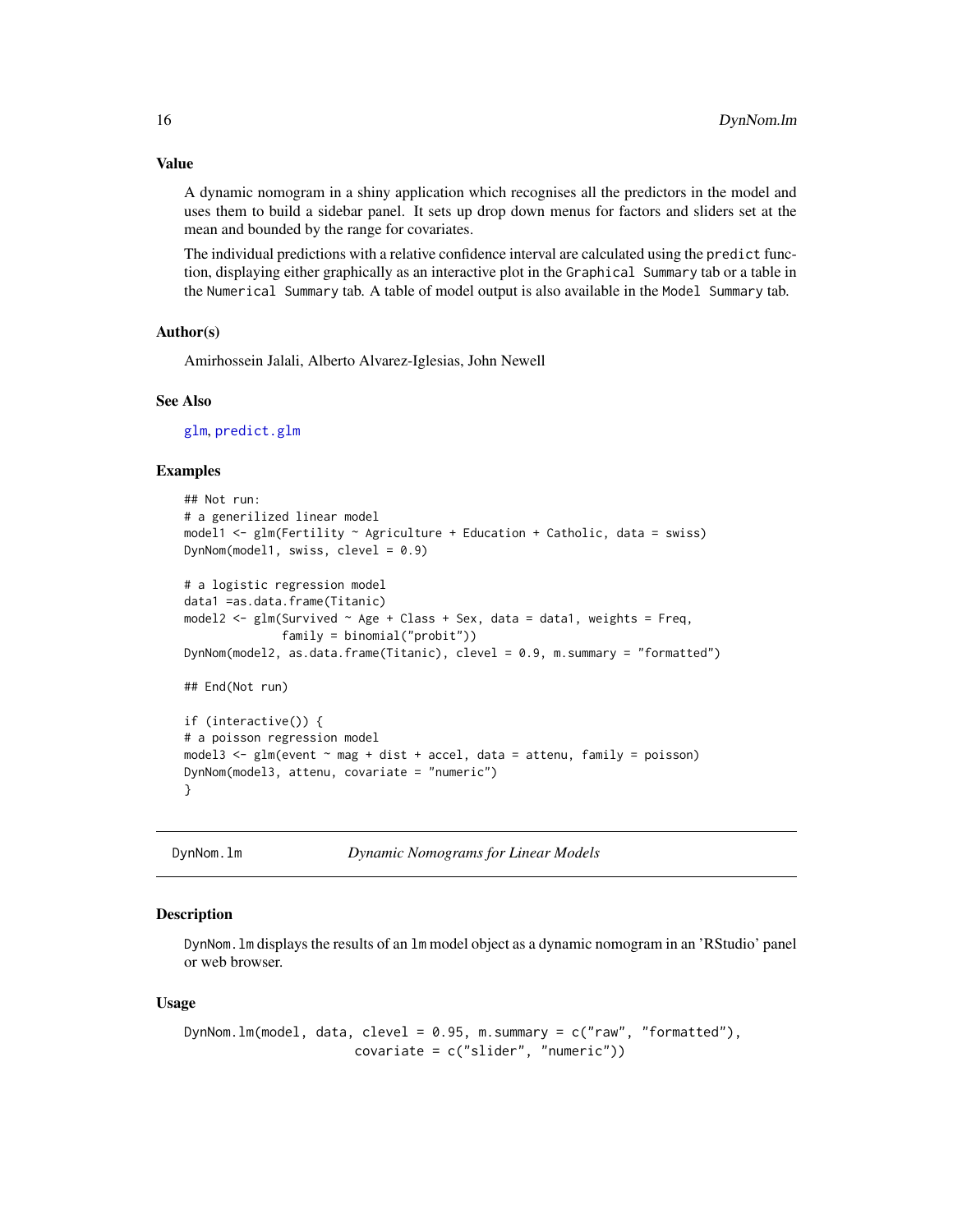# <span id="page-16-0"></span>DynNom.lm 17

#### **Arguments**

| model     | an 1m model object                                                                                                                                                                                                                                                            |
|-----------|-------------------------------------------------------------------------------------------------------------------------------------------------------------------------------------------------------------------------------------------------------------------------------|
| data      | data frame containing the accompanying data                                                                                                                                                                                                                                   |
| clevel    | confidence level required                                                                                                                                                                                                                                                     |
| m.summary | The option to choose the format of the model output in the 'Summary Model'<br>tab. If "raw" (the default) is chosen the result of summary (model) will be display<br>while if "formatted" is chosen the model summary using the stargazer package<br>will be displayed.       |
| covariate | The option to choose the type of covariate $(s)$ input control widget for numeric<br>values. If "slider" (the default) is chosen a shiny application with slider control<br>widgets are used while if "numeric" is chosen numeric values input controls will<br>be displayed. |

#### Value

A dynamic nomogram in a shiny application which recognises all the predictors in the model and uses them to build a sidebar panel. It sets up drop down menus for factors and sliders set at the mean and bounded by the range for covariates.

The individual predictions with a relative confidence interval are calculated using the predict function, displaying either graphically as an interactive plot in the Graphical Summary tab or a table in the Numerical Summary tab. A table of model output is also available in the Model Summary tab.

#### Author(s)

Amirhossein Jalali, Alberto Alvarez-Iglesias, John Newell

### See Also

# [lm](#page-0-0), [predict.lm](#page-0-0)

```
## Not run:
# a linear regression model
model1 <- lm(Fertility ~ Agriculture + Education + Catholic , data = swiss)
DynNom(model1, swiss)
model2 \leq lm(uptake \sim Plant + conc + Plant \star conc, data = CO2)
DynNom(model2, CO2)
## End(Not run)
if (interactive()) {
data1 <- data.frame(state.x77)
fit1 \leq lm(formula = Life.Exp \sim ., data = data1)
DynNom(fit1, data1)
}
```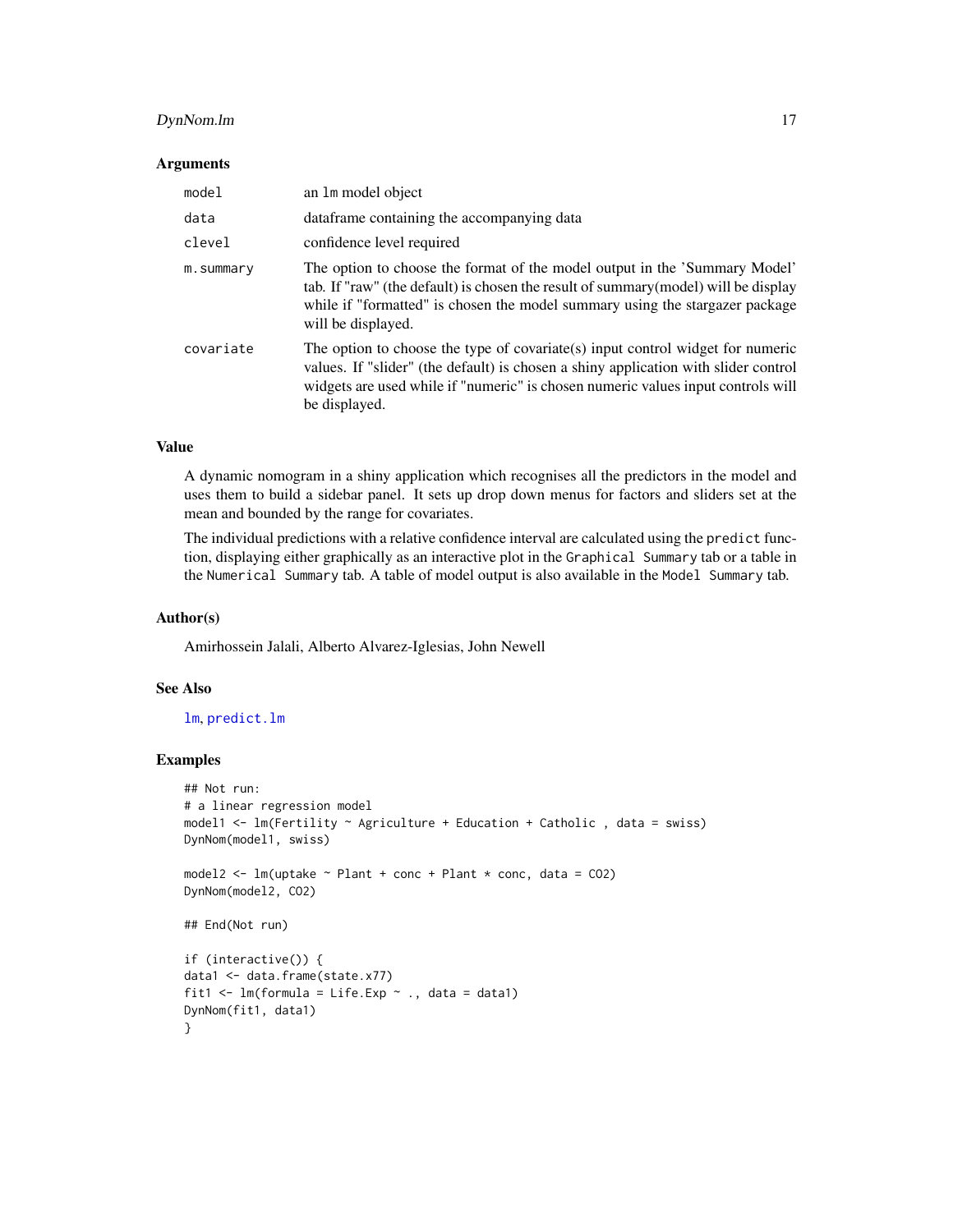<span id="page-17-1"></span><span id="page-17-0"></span>

# Description

DynNOm.lrm displays the results of a lrm model object from the rms package as a dynamic nomogram in an 'RStudio' panel or web browser.

### Usage

```
DynNom.lrm(model, data, clevel = 0.95, m.summary = c("raw", "formatted"),
                       covariate = c("slider", "numeric"))
```
# Arguments

| model     | a 1rm model object which accepts a variety of transformation functions such as<br>asis, pol, 1sp, rcs, catg, scored, strat and matrx defined in rms package.                                                                                                                  |
|-----------|-------------------------------------------------------------------------------------------------------------------------------------------------------------------------------------------------------------------------------------------------------------------------------|
| data      | data frame containing the accompanying data                                                                                                                                                                                                                                   |
| clevel    | confidence level required                                                                                                                                                                                                                                                     |
| m.summary | The option to choose the format of the model output in the 'Summary Model'<br>tab. If "raw" (the default) is chosen the result of summary (model) will be display<br>while if "formatted" is chosen the model summary using the stargazer package<br>will be displayed.       |
| covariate | The option to choose the type of covariate $(s)$ input control widget for numeric<br>values. If "slider" (the default) is chosen a shiny application with slider control<br>widgets are used while if "numeric" is chosen numeric values input controls will<br>be displayed. |

#### Value

A dynamic nomogram in a shiny application which recognises all the predictors in the model and uses them to build a sidebar panel. It sets up drop down menus for factors and sliders set at the mean and bounded by the range for covariates.

The individual predictions with a relative confidence interval are calculated using the predict function, displaying either graphically as an interactive plot in the Graphical Summary tab or a table in the Numerical Summary tab. A table of model output is also available in the Model Summary tab.

#### Author(s)

Davood Roshan, Amirhossein Jalali, Alberto Alvarez-Iglesias, John Newell

# See Also

[lrm](#page-0-0), [predict.lrm](#page-0-0), [rms](#page-0-0)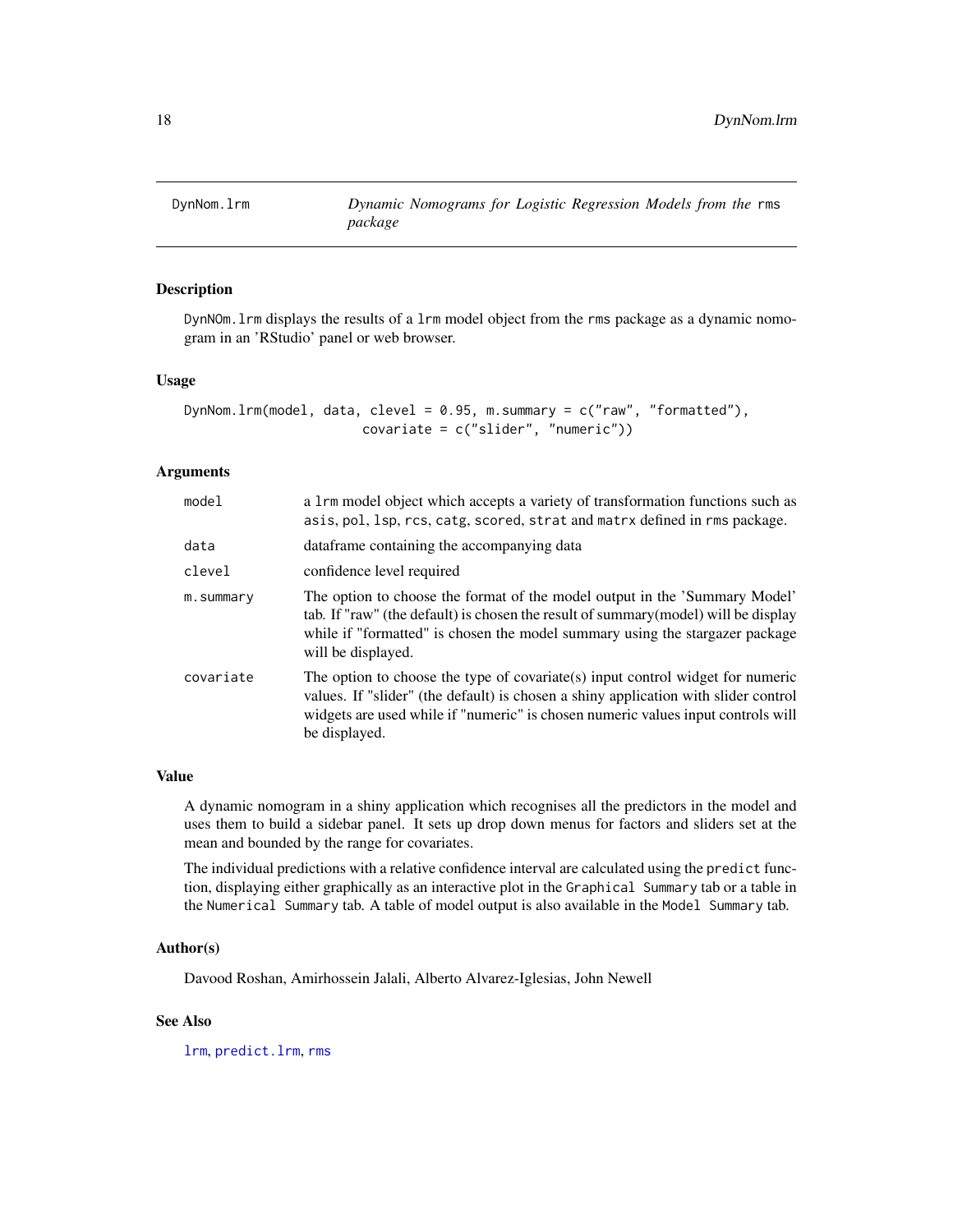# <span id="page-18-0"></span>DynNom.ols 19

#### Examples

```
## Not run:
# example
n < -1000set.seed(17)
age <- rnorm(n, 50, 10)
blood.pressure <- rnorm(n, 120, 15)
cholesterol <- rnorm(n, 200, 25)
sex <- factor(sample(c('female', 'male'), n, TRUE))
label(age) <- 'Age' # label is in Hmisc
label(cholesterol) <- 'Total Cholesterol'
label(blood.pressure) <- 'Systolic Blood Pressure'
label(sex) <- 'Sex'
units(cholesterol) <- 'mg/dl'
units(blood.pressure) <- 'mmHg'
ch \le cut2(cholesterol, g = 40, levels.mean = TRUE)
d \le - data.frame(age = seq(0, 90, by = 10))
L \le - .4 \times (sex == 'male') + .045 \times (age - 50) +(log(cholesterol - 10) - 5.2) * ( -2 * (sex == 'female') + 2 * (sex == 'male'))
y <- ifelse(runif(n) < plogis(L), 1, 0)
cholesterol[1:3] <- NA
ddist <- datadist(age, blood.pressure, cholesterol, sex)
options(datadist = 'ddist')
data = data.frame(y = y, blood.pressure = blood.pressure, sex = sex, age = age,
cholesterol = cholesterol)
model \leq lrm(y \sim blood.pressure + sex \star (age + rcs(cholesterol, 4)),
            x = TRUE, y = TRUE, m.summary = "formatted")
DynNom.lrm(model, data, m.summary = "formatted")
## End(Not run)
if (interactive()) {
fit \leq 1rm(formula = vs \sim wt + disp, data = mtcars)
DynNom.lrm(fit, mtcars, clevel = 0.9)
}
```
<span id="page-18-1"></span>

DynNom.ols *Dynamic Nomograms for Linear Models from the* rms *package*

#### Description

DynNom.ols displays the results of an ols model object from the rms package as a dynamic nomogram in an 'RStudio' panel or web browser.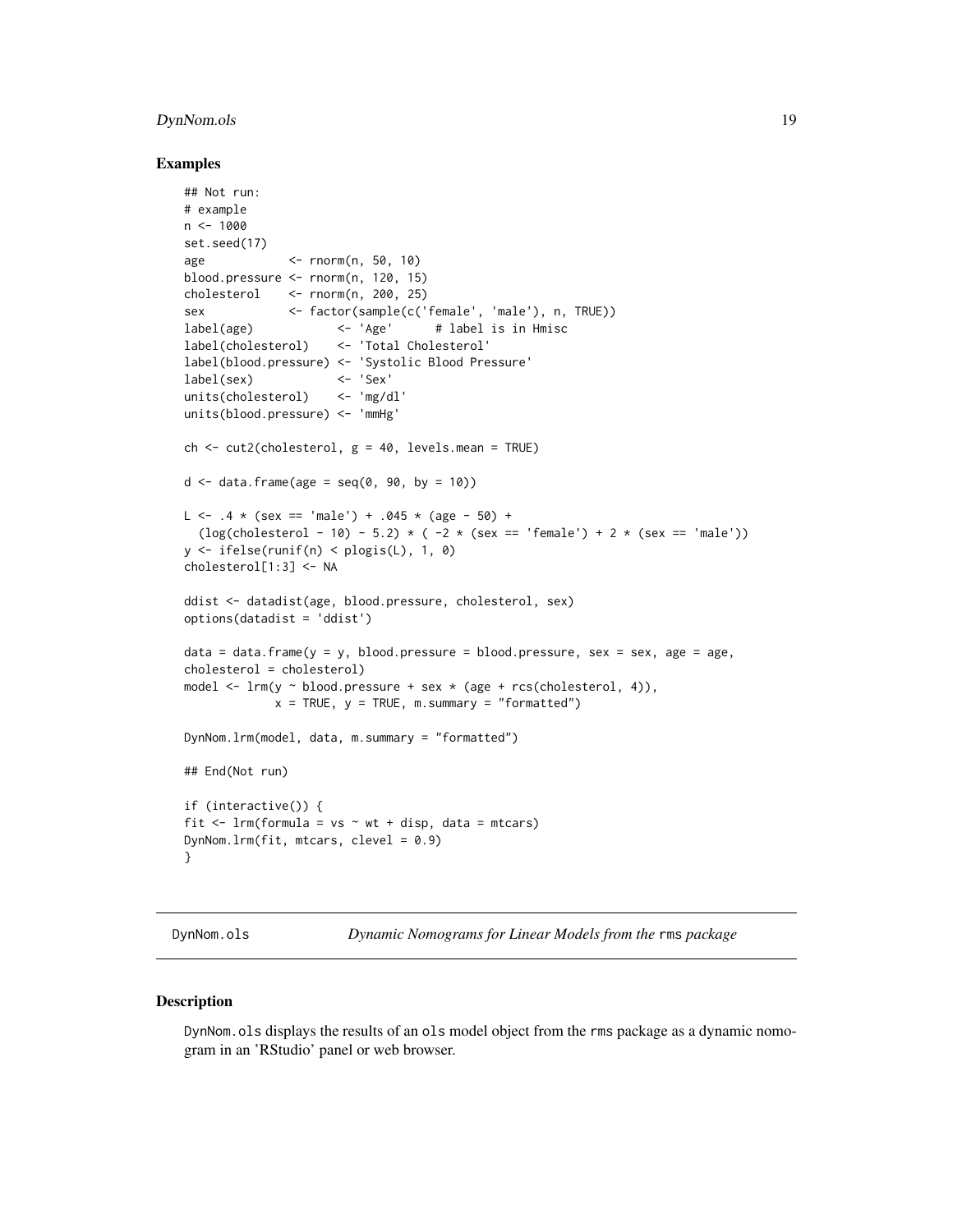#### <span id="page-19-0"></span>Usage

```
DynNom.ols(model, data, clevel = 0.95, m.summary = c("raw", "formatted"),covariate = c("slider", "numeric"))
```
#### Arguments

| model     | an ols model object which accepts a variety of transformation functions such as<br>asis, pol, lsp, rcs, catg, scored, strat and matrx defined in rms package.                                                                                                              |
|-----------|----------------------------------------------------------------------------------------------------------------------------------------------------------------------------------------------------------------------------------------------------------------------------|
| data      | data frame containing the accompanying data                                                                                                                                                                                                                                |
| clevel    | confidence level required                                                                                                                                                                                                                                                  |
| m.summary | The option to choose the format of the model output in the 'Summary Model'<br>tab. If "raw" (the default) is chosen the result of summary (model) will be display<br>while if "formatted" is chosen the model summary using the stargazer package<br>will be displayed.    |
| covariate | The option to choose the type of covariate(s) input control widget for numeric<br>values. If "slider" (the default) is chosen a shiny application with slider control<br>widgets are used while if "numeric" is chosen numeric values input controls will<br>be displayed. |

# Value

A dynamic nomogram in a shiny application which recognises all the predictors in the model and uses them to build a sidebar panel. It sets up drop down menus for factors and sliders set at the mean and bounded by the range for covariates.

The individual predictions with a relative confidence interval are calculated using the predict function, displaying either graphically as an interactive plot in the Graphical Summary tab or a table in the Numerical Summary tab. A table of model output is also available in the Model Summary tab.

#### Author(s)

Davood Roshan, Amirhossein Jalali, Alberto Alvarez-Iglesias, John Newell

#### See Also

[ols](#page-0-0), [predict.ols](#page-0-0), [rms](#page-0-0)

```
## Not run:
# example 1
x1 <- runif(200)
x2 <- runif(200)
x3 <- runif(200)
x4 \leftarrow runif(200)y \le -x1 + x2 + \text{rnorm}(200)data = data.frame(x1, x2, x3, x4, y)f <- ols(y ~ rcs(x1, 4) + x2 + x3 + x4)
DynNom.ols(f, data)
```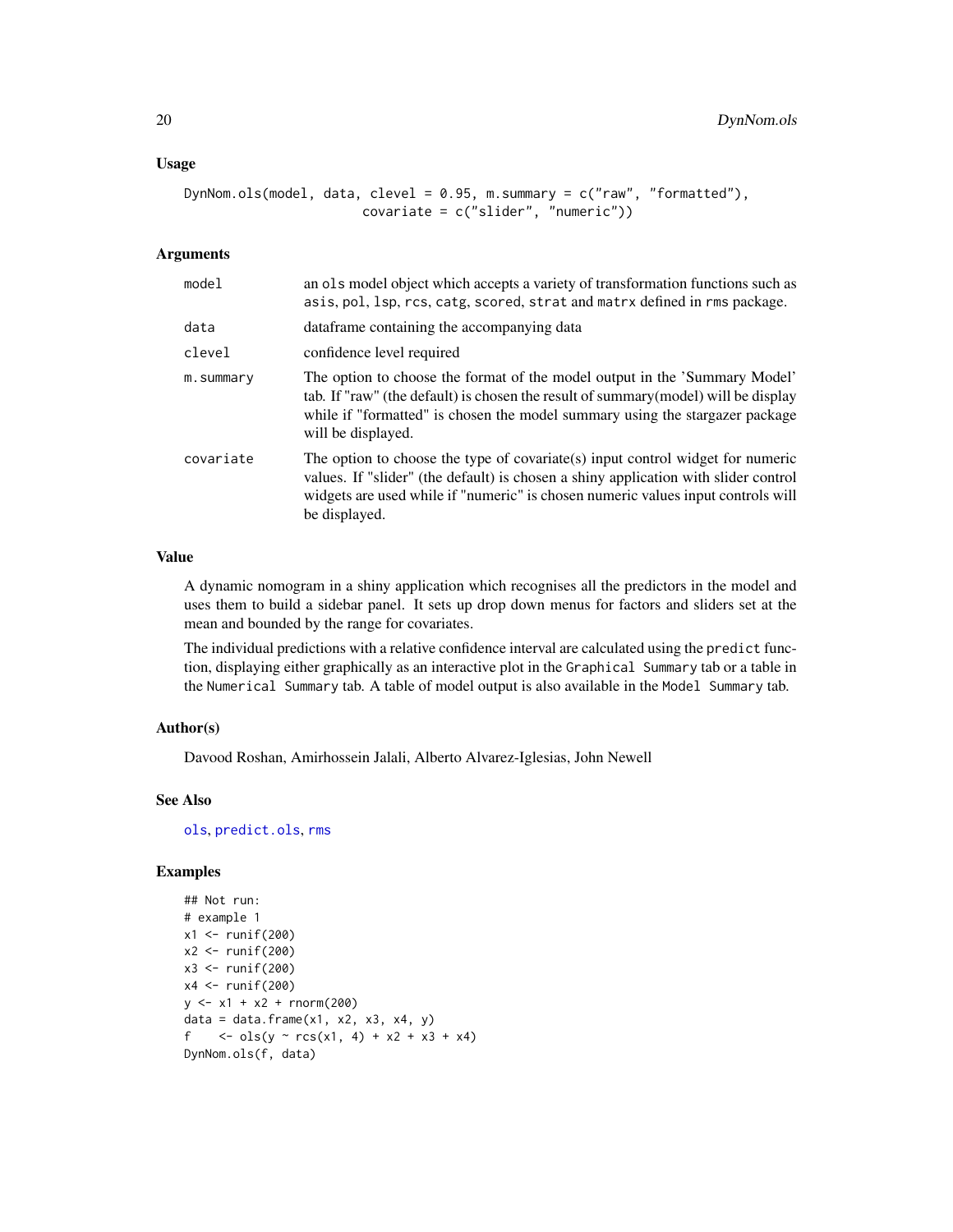# DynNom.ols 21

```
# example 2
data1 = as.data.frame(Titanic)
year \leq sample(c(1:5), 32, replace = TRUE)
data <- data.frame(year, data1)
model <- ols(year ~ Age + Class + Sex, data = data, weights = Freq)
DynNom.ols(model, data)
## End(Not run)
if (interactive()) {
data1 <- data.frame(state.x77)
fit1 <- ols(Life.Exp ~ Population + Income + Murder + Frost , data = data1)
DynNom(fit1, data1)
}
```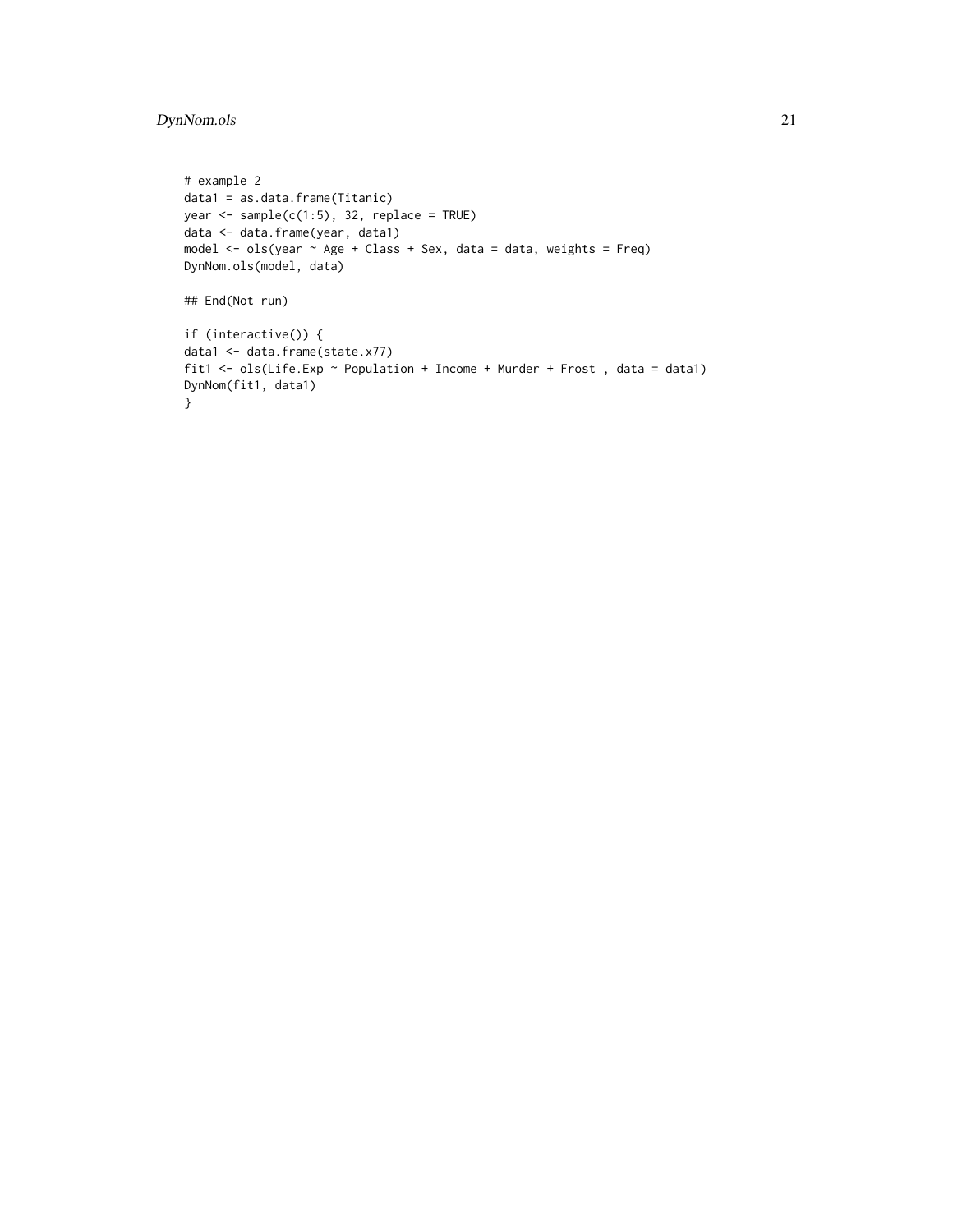# <span id="page-21-0"></span>Index

∗Topic Cox Proportional Hazards Model DNbuilder.coxph, [3](#page-2-0) DynNom.coxph, [10](#page-9-0) ∗Topic cox proportional hazards model DynNom.cph, [12](#page-11-0) ∗Topic dynamic nomograms DNbuilder, [2](#page-1-0) DNbuilder.coxph, [3](#page-2-0) DNbuilder.glm, [5](#page-4-0) DNbuilder.lm, [6](#page-5-0) DynNom, [8](#page-7-0) DynNom.coxph, [10](#page-9-0) DynNom.cph, [12](#page-11-0) DynNom.Glm, [13](#page-12-0) DynNom.glm, [15](#page-14-0) DynNom.lm, [16](#page-15-0) DynNom.lrm, [18](#page-17-0) DynNom.ols, [19](#page-18-0) ∗Topic generalized linear models DNbuilder.glm, [5](#page-4-0) DynNom.Glm, [13](#page-12-0) DynNom.glm, [15](#page-14-0) ∗Topic individual prediction DNbuilder, [2](#page-1-0) DNbuilder.coxph, [3](#page-2-0) DNbuilder.glm, [5](#page-4-0) DNbuilder.lm, [6](#page-5-0) DynNom, [8](#page-7-0) DynNom.coxph, [10](#page-9-0) DynNom.cph, [12](#page-11-0) DynNom.Glm, [13](#page-12-0) DynNom.glm, [15](#page-14-0) DynNom.lm, [16](#page-15-0) DynNom.lrm, [18](#page-17-0) DynNom.ols, [19](#page-18-0) ∗Topic linear models DNbuilder.lm, [6](#page-5-0)

DynNom.lm, [16](#page-15-0) DynNom.ols, [19](#page-18-0) ∗Topic logistic regression models DynNom.lrm, [18](#page-17-0) ∗Topic shiny DNbuilder, [2](#page-1-0) DNbuilder.coxph, [3](#page-2-0) DNbuilder.glm, [5](#page-4-0) DNbuilder.lm, [6](#page-5-0) DynNom, [8](#page-7-0) DynNom.coxph, [10](#page-9-0) DynNom.cph, [12](#page-11-0) DynNom.Glm, [13](#page-12-0) DynNom.glm, [15](#page-14-0) DynNom.lm, [16](#page-15-0) DynNom.lrm, [18](#page-17-0) DynNom.ols, [19](#page-18-0) coxph, *[3,](#page-2-0) [4](#page-3-0)*, *[11](#page-10-0)* cph, *[13](#page-12-0)* DNbuilder, [2](#page-1-0) DNbuilder.coxph, [3](#page-2-0) DNbuilder.glm, [5](#page-4-0) DNbuilder.lm, [6](#page-5-0) DynNom, *[3,](#page-2-0) [4](#page-3-0)*, *[6,](#page-5-0) [7](#page-6-0)*, [8](#page-7-0) DynNom.coxph, *[3,](#page-2-0) [4](#page-3-0)*, *[9](#page-8-0)*, [10](#page-9-0) DynNom.cph, *[9](#page-8-0)*, [12](#page-11-0) DynNom.Glm, *[9](#page-8-0)*, [13](#page-12-0) DynNom.glm, *[3](#page-2-0)*, *[6](#page-5-0)*, *[9](#page-8-0)*, [15](#page-14-0) DynNom.lm, *[3](#page-2-0)*, *[7](#page-6-0)*, *[9](#page-8-0)*, [16](#page-15-0) DynNom.lrm, *[9](#page-8-0)*, [18](#page-17-0) DynNom.ols, *[9](#page-8-0)*, [19](#page-18-0) Glm, *[14](#page-13-0)* glm, *[3](#page-2-0)*, *[6](#page-5-0)*, *[16](#page-15-0)* lm, *[3](#page-2-0)*, *[7](#page-6-0)*, *[17](#page-16-0)* lrm, *[18](#page-17-0)* ols, *[20](#page-19-0)*